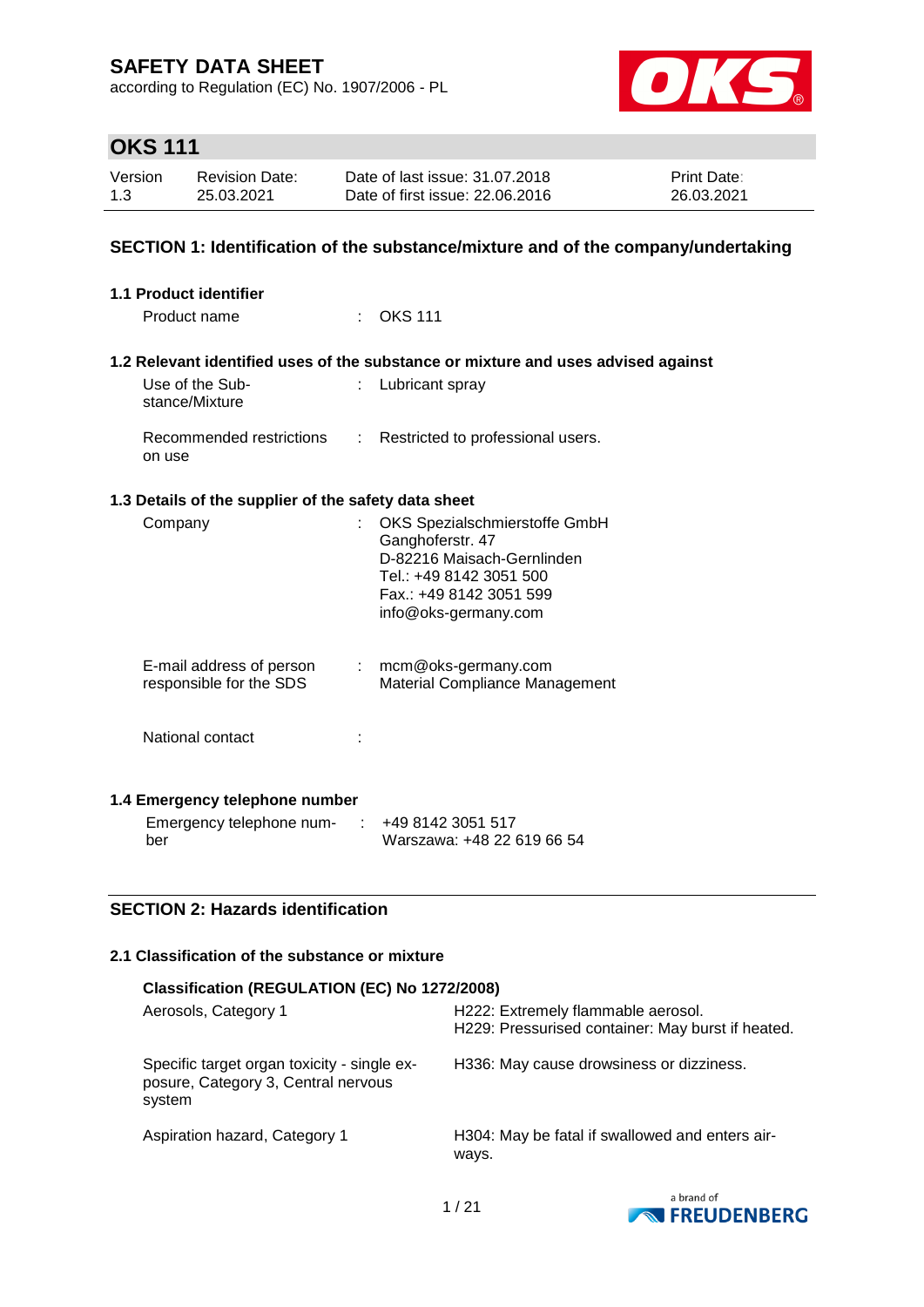according to Regulation (EC) No. 1907/2006 - PL



# **OKS 111**

| Version | <b>Revision Date:</b> | Date of last issue: 31.07.2018  | <b>Print Date:</b> |
|---------|-----------------------|---------------------------------|--------------------|
| 1.3     | 25.03.2021            | Date of first issue: 22.06.2016 | 26.03.2021         |

Long-term (chronic) aquatic hazard, Category 2 H411: Toxic to aquatic life with long lasting effects.

#### **2.2 Label elements**

| Labelling (REGULATION (EC) No 1272/2008) |  |                                              |                                                                                                                                   |  |  |
|------------------------------------------|--|----------------------------------------------|-----------------------------------------------------------------------------------------------------------------------------------|--|--|
| Hazard pictograms                        |  |                                              |                                                                                                                                   |  |  |
| Signal word                              |  | Danger                                       |                                                                                                                                   |  |  |
| <b>Hazard statements</b>                 |  | H <sub>222</sub><br>H <sub>229</sub><br>H304 | Extremely flammable aerosol.<br>Pressurised container: May burst if heated.<br>May be fatal if swallowed and enters air-<br>ways. |  |  |
|                                          |  | H336<br>H411                                 | May cause drowsiness or dizziness.<br>Toxic to aquatic life with long lasting effects.                                            |  |  |
| Supplemental Hazard<br><b>Statements</b> |  | <b>EUH066</b>                                | Repeated exposure may cause skin<br>dryness or cracking.                                                                          |  |  |
| Precautionary statements                 |  | <b>Prevention:</b>                           |                                                                                                                                   |  |  |
|                                          |  | P <sub>210</sub>                             | Keep away from heat, hot surfaces, sparks,<br>open flames and other ignition sources. No<br>smoking.                              |  |  |
|                                          |  | P211                                         | Do not spray on an open flame or other<br>ignition source.                                                                        |  |  |
|                                          |  | P <sub>251</sub><br>P273                     | Do not pierce or burn, even after use.<br>Avoid release to the environment.                                                       |  |  |
|                                          |  | <b>Response:</b>                             |                                                                                                                                   |  |  |
|                                          |  | P301 + P310                                  | IF SWALLOWED: Immediately call a<br>POISON CENTER/ doctor.                                                                        |  |  |
|                                          |  | P331<br>P391                                 | Do NOT induce vomiting.<br>Collect spillage.                                                                                      |  |  |
|                                          |  | Storage:                                     |                                                                                                                                   |  |  |
|                                          |  | $P410 + P412$                                | Protect from sunlight. Do not expose to<br>temperatures exceeding 50 °C/ 122 °F.                                                  |  |  |

Hazardous components which must be listed on the label: Hydrocarbons, C7-C9, n-alkanes, isoalkanes, cyclics

#### **2.3 Other hazards**

This substance/mixture contains no components considered to be either persistent, bioaccumulative and toxic (PBT), or very persistent and very bioaccumulative (vPvB) at levels of 0.1% or higher.

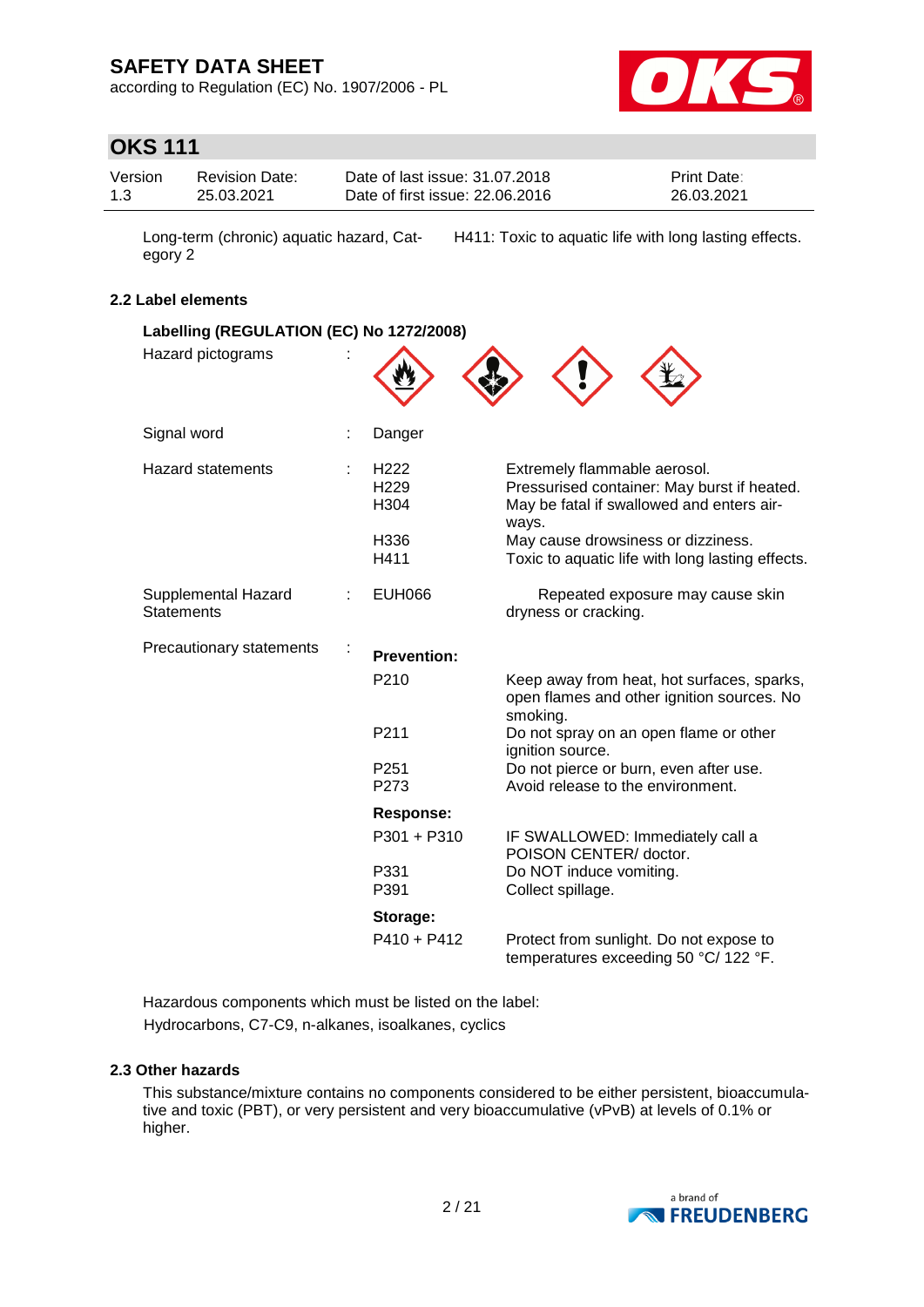according to Regulation (EC) No. 1907/2006 - PL



# **OKS 111**

| Version | <b>Revision Date:</b> | Date of last issue: 31.07.2018  | <b>Print Date:</b> |
|---------|-----------------------|---------------------------------|--------------------|
| 1.3     | 25.03.2021            | Date of first issue: 22,06,2016 | 26.03.2021         |

#### **SECTION 3: Composition/information on ingredients**

#### **3.2 Mixtures**

Chemical nature : Active agent with propellant and solvent. Wax

#### **Components**

| Chemical name<br>Hydrocarbons, C7-C9,<br>n-alkanes, isoalkanes,<br>cyclics | CAS-No.<br>EC-No.<br>Index-No.<br>Registration number<br>64742-49-0<br>920-750-0<br>649-328-00-1 | Classification<br>Flam. Liq.2; H225<br>STOT SE3; H336<br>Asp. Tox.1; H304<br>Aquatic Chronic2; | Concentration<br>limits<br>M-Factor<br><b>Notes</b> | Concentration<br>(% w/w)<br>$>= 30 - 50$ |
|----------------------------------------------------------------------------|--------------------------------------------------------------------------------------------------|------------------------------------------------------------------------------------------------|-----------------------------------------------------|------------------------------------------|
|                                                                            | 01-2119473851-33-<br><b>XXXX</b>                                                                 | H411                                                                                           |                                                     |                                          |
| isobutane                                                                  | 75-28-5<br>200-857-2<br>601-004-00-0<br>01-2119485395-27-<br><b>XXXX</b>                         | Flam. Gas1A;<br>H <sub>220</sub><br>Press. GasCompr.<br>Gas; H280                              | Note U (Table<br>3), Note C                         | $>= 1 - 10$                              |
| Substances with a workplace exposure limit :                               |                                                                                                  |                                                                                                |                                                     |                                          |
| butane                                                                     | 106-97-8<br>203-448-7<br>601-004-00-0                                                            | Flam. Gas1A;<br>H220<br>Press. GasCompr.<br>Gas; H280                                          | Note U (Table<br>3), Note C                         | $>= 20 - < 30$                           |
| molybdenum disul-<br>phide                                                 | 1317-33-5<br>215-263-9                                                                           | Not classified                                                                                 |                                                     | $>= 10 - 20$                             |
| propane                                                                    | 74-98-6<br>200-827-9<br>601-003-00-5<br>01-2119486944-21-<br>XXXX                                | Flam. Gas1A;<br>H <sub>220</sub><br>Press. GasCompr.<br>Gas; H280                              | Note U (Table 3)                                    | $>= 1 - 10$                              |

For explanation of abbreviations see section 16.

#### **SECTION 4: First aid measures**

#### **4.1 Description of first aid measures**

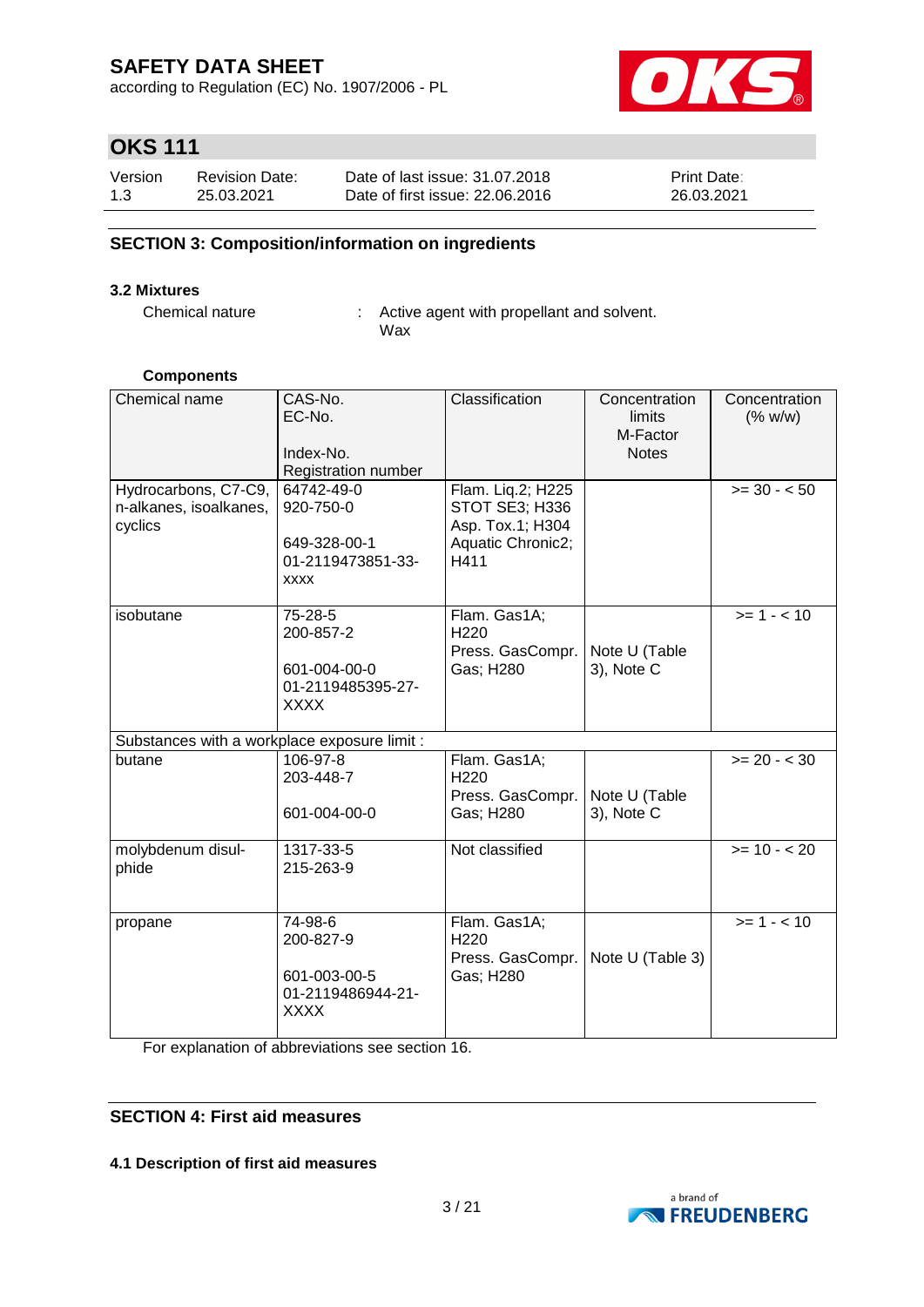according to Regulation (EC) No. 1907/2006 - PL



# **OKS 111**

| 1.3        | Version                                                                        | <b>Revision Date:</b><br>25.03.2021 |                                                                                                                                                                                                                                                                                                                                                                           | Date of last issue: 31.07.2018<br>Date of first issue: 22.06.2016                                                                                                                                                                                                                   | Print Date:<br>26.03.2021 |  |
|------------|--------------------------------------------------------------------------------|-------------------------------------|---------------------------------------------------------------------------------------------------------------------------------------------------------------------------------------------------------------------------------------------------------------------------------------------------------------------------------------------------------------------------|-------------------------------------------------------------------------------------------------------------------------------------------------------------------------------------------------------------------------------------------------------------------------------------|---------------------------|--|
| If inhaled |                                                                                |                                     | Call a physician or poison control centre immediately.<br>Remove person to fresh air. If signs/symptoms continue, get<br>medical attention.<br>Keep patient warm and at rest.<br>If unconscious, place in recovery position and seek medical<br>advice.<br>Keep respiratory tract clear.<br>If breathing is irregular or stopped, administer artificial respira-<br>tion. |                                                                                                                                                                                                                                                                                     |                           |  |
|            |                                                                                | In case of skin contact             |                                                                                                                                                                                                                                                                                                                                                                           | Take off all contaminated clothing immediately.<br>Get medical attention immediately if irritation develops and<br>persists.<br>Wash clothing before reuse.<br>Thoroughly clean shoes before reuse.<br>Wash skin thoroughly with soap and water or use recognized<br>skin cleanser. |                           |  |
|            |                                                                                | In case of eye contact              |                                                                                                                                                                                                                                                                                                                                                                           | Rinse immediately with plenty of water, also under the eyelids,<br>for at least 10 minutes.<br>Seek medical advice.                                                                                                                                                                 |                           |  |
|            | If swallowed                                                                   |                                     |                                                                                                                                                                                                                                                                                                                                                                           | Move the victim to fresh air.<br>If accidentally swallowed obtain immediate medical attention.<br>Keep respiratory tract clear.<br>Do NOT induce vomiting.<br>Rinse mouth with water.<br>Aspiration hazard if swallowed - can enter lungs and cause<br>damage.                      |                           |  |
|            |                                                                                |                                     |                                                                                                                                                                                                                                                                                                                                                                           | 4.2 Most important symptoms and effects, both acute and delayed                                                                                                                                                                                                                     |                           |  |
|            | Symptoms                                                                       |                                     |                                                                                                                                                                                                                                                                                                                                                                           | Inhalation may provoke the following symptoms:<br><b>Unconsciousness</b><br><b>Dizziness</b><br>Drowsiness<br>Headache<br>Nausea<br><b>Tiredness</b><br>Skin contact may provoke the following symptoms:<br>Erythema<br>Aspiration may cause pulmonary oedema and pneumonitis.      |                           |  |
|            | <b>Risks</b>                                                                   |                                     |                                                                                                                                                                                                                                                                                                                                                                           | Central nervous system depression<br>Can be absorbed through skin.<br>Risk of product entering the lungs on vomiting after ingestion.<br>Health injuries may be delayed.                                                                                                            |                           |  |
|            | 4.3 Indication of any immediate medical attention and special treatment needed |                                     |                                                                                                                                                                                                                                                                                                                                                                           |                                                                                                                                                                                                                                                                                     |                           |  |
|            | Treatment                                                                      |                                     |                                                                                                                                                                                                                                                                                                                                                                           | Treat symptomatically.                                                                                                                                                                                                                                                              |                           |  |

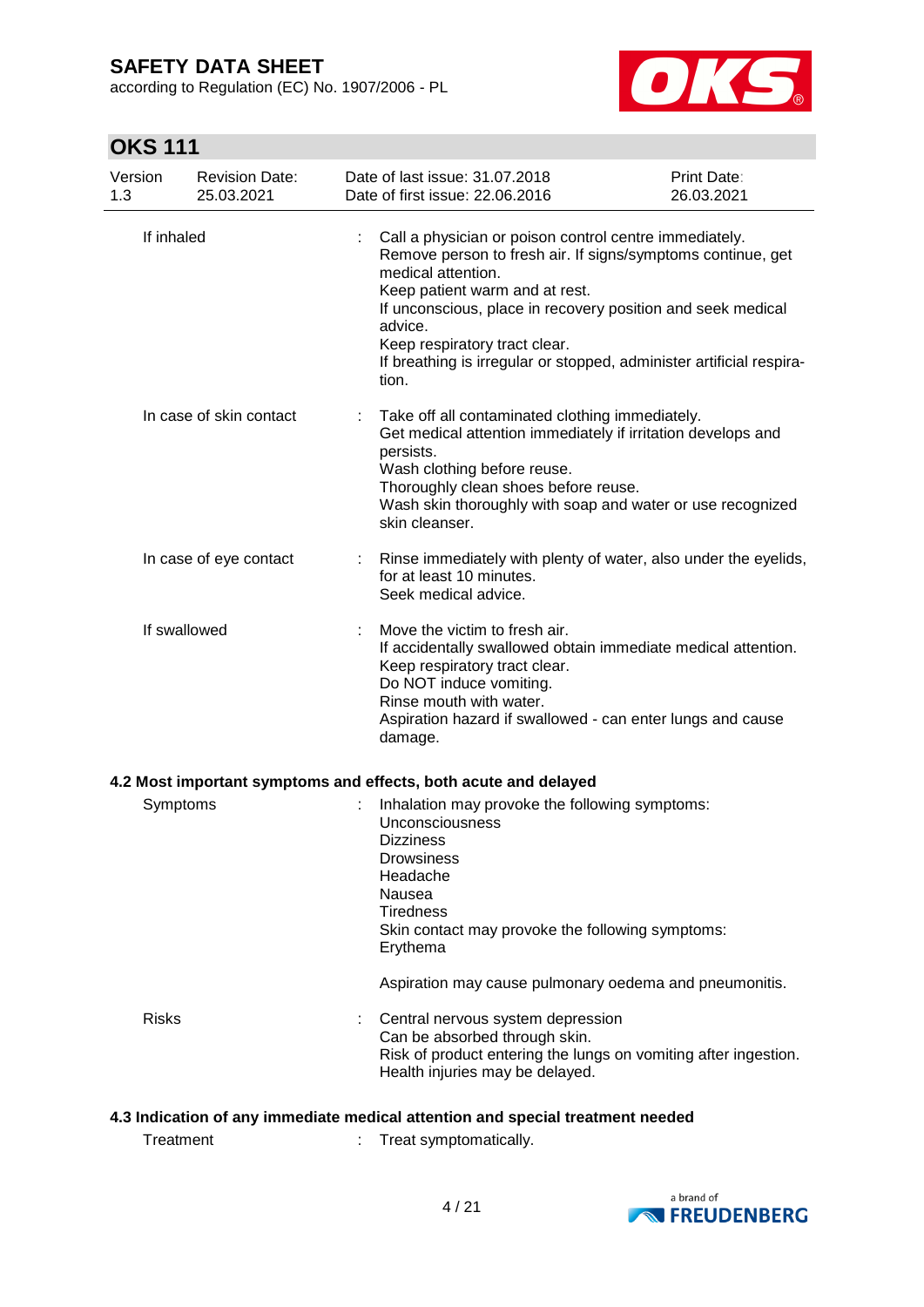according to Regulation (EC) No. 1907/2006 - PL



# **OKS 111**

| Version | <b>Revision Date:</b> | Date of last issue: 31.07.2018  | <b>Print Date:</b> |
|---------|-----------------------|---------------------------------|--------------------|
| 1.3     | 25.03.2021            | Date of first issue: 22,06,2016 | 26.03.2021         |

### **SECTION 5: Firefighting measures**

#### **5.1 Extinguishing media** Suitable extinguishing media : ABC powder Unsuitable extinguishing media : High volume water jet **5.2 Special hazards arising from the substance or mixture** Specific hazards during firefighting : Fire Hazard Do not let product enter drains. Contains gas under pressure; may explode if heated. Beware of vapours accumulating to form explosive concentrations. Vapours can accumulate in low areas. Hazardous combustion prod- : ucts Carbon oxides Sulphur oxides Metal oxides **5.3 Advice for firefighters** Special protective equipment : for firefighters : In the event of fire, wear self-contained breathing apparatus. Use personal protective equipment. Exposure to decomposition products may be a hazard to health. Further information : Standard procedure for chemical fires. Collect contaminated fire extinguishing water separately. This must not be discharged into drains.

#### **SECTION 6: Accidental release measures**

#### **6.1 Personal precautions, protective equipment and emergency procedures**

| Personal precautions | Evacuate personnel to safe areas.<br>Ensure adequate ventilation.<br>Remove all sources of ignition.<br>Do not breathe vapours or spray mist.<br>Do not breathe dust/fume/gas/mist/vapours/spray.<br>Refer to protective measures listed in sections 7 and 8.<br>Only qualified personnel equipped with suitable protective<br>equipment may intervene. |
|----------------------|---------------------------------------------------------------------------------------------------------------------------------------------------------------------------------------------------------------------------------------------------------------------------------------------------------------------------------------------------------|
|                      |                                                                                                                                                                                                                                                                                                                                                         |

Cool containers/tanks with water spray.

#### **6.2 Environmental precautions**

| Environmental precautions | : Do not allow contact with soil, surface or ground water.    |
|---------------------------|---------------------------------------------------------------|
|                           | Prevent further leakage or spillage if safe to do so.         |
|                           | If the product contaminates rivers and lakes or drains inform |

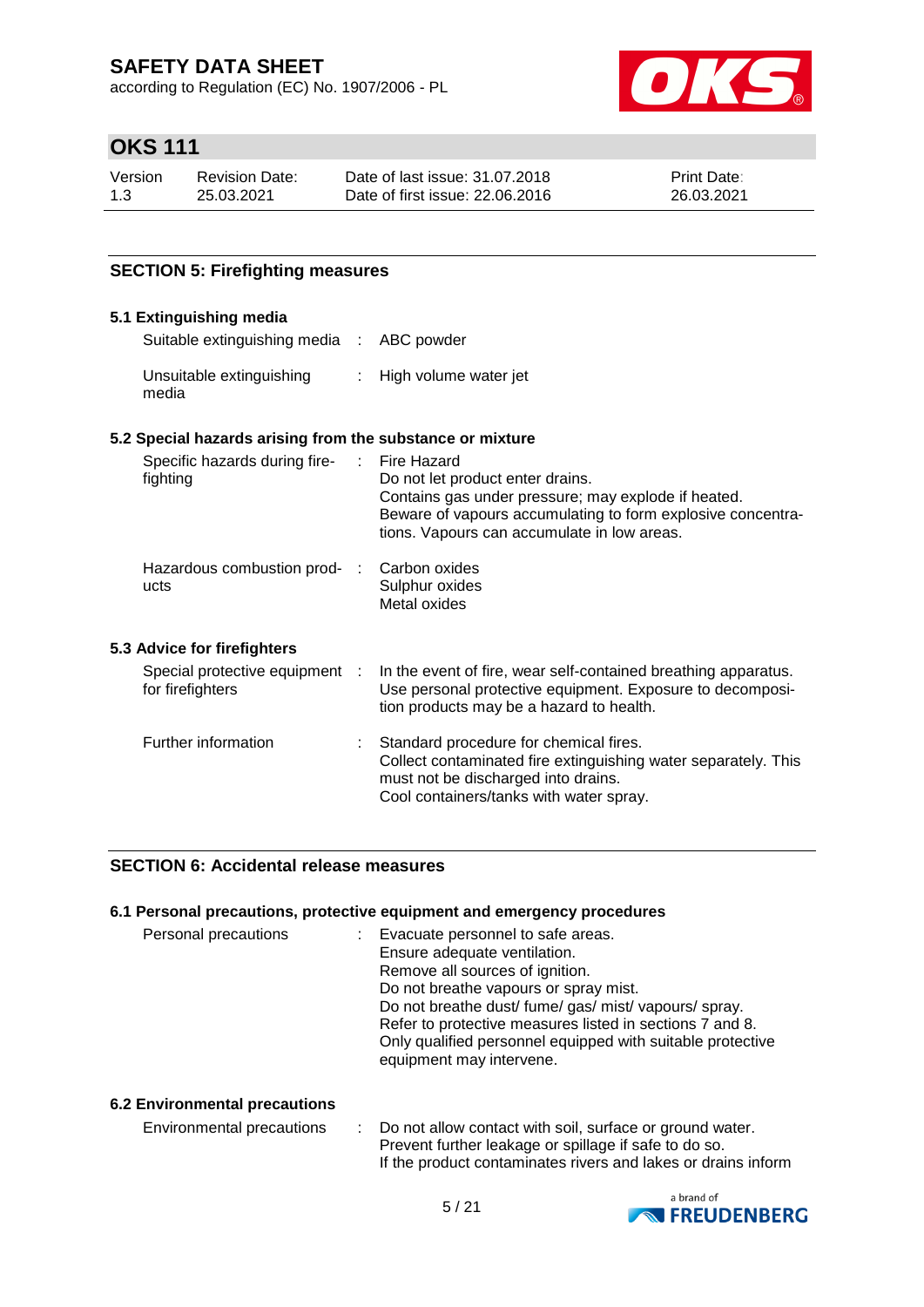according to Regulation (EC) No. 1907/2006 - PL



# **OKS 111**

| Version | <b>Revision Date:</b> | Date of last issue: 31,07,2018  | <b>Print Date:</b> |
|---------|-----------------------|---------------------------------|--------------------|
| 1.3     | 25.03.2021            | Date of first issue: 22,06,2016 | 26.03.2021         |

respective authorities.

#### **6.3 Methods and material for containment and cleaning up**

| Methods for cleaning up | : Contain spillage, and then collect with non-combustible ab-<br>sorbent material, (e.g. sand, earth, diatomaceous earth, ver-<br>miculite) and place in container for disposal according to local<br>/ national regulations (see section 13).<br>Keep in suitable, closed containers for disposal.<br>Non-sparking tools should be used. |
|-------------------------|-------------------------------------------------------------------------------------------------------------------------------------------------------------------------------------------------------------------------------------------------------------------------------------------------------------------------------------------|
|                         |                                                                                                                                                                                                                                                                                                                                           |

#### **6.4 Reference to other sections**

For personal protection see section 8.

#### **SECTION 7: Handling and storage**

#### **7.1 Precautions for safe handling**

| Advice on safe handling                                          | : Do not use in areas without adequate ventilation.<br>Do not breathe vapours or spray mist.<br>In case of insufficient ventilation, wear suitable respiratory<br>equipment.<br>Avoid contact with skin and eyes.<br>For personal protection see section 8.<br>Keep away from fire, sparks and heated surfaces.<br>Smoking, eating and drinking should be prohibited in the ap-<br>plication area.<br>Wash hands and face before breaks and immediately after<br>handling the product.<br>Do not get in eyes or mouth or on skin.<br>Do not get on skin or clothing.<br>Do not ingest.<br>Do not use sparking tools.<br>These safety instructions also apply to empty packaging which<br>may still contain product residues.<br>Pressurized container: protect from sunlight and do not ex-<br>pose to temperatures exceeding 50 °C. Do not pierce or burn, |
|------------------------------------------------------------------|-------------------------------------------------------------------------------------------------------------------------------------------------------------------------------------------------------------------------------------------------------------------------------------------------------------------------------------------------------------------------------------------------------------------------------------------------------------------------------------------------------------------------------------------------------------------------------------------------------------------------------------------------------------------------------------------------------------------------------------------------------------------------------------------------------------------------------------------------------------|
| Hygiene measures                                                 | even after use.<br>Wash face, hands and any exposed skin thoroughly after<br>handling.                                                                                                                                                                                                                                                                                                                                                                                                                                                                                                                                                                                                                                                                                                                                                                      |
| 7.2 Conditions for safe storage, including any incompatibilities |                                                                                                                                                                                                                                                                                                                                                                                                                                                                                                                                                                                                                                                                                                                                                                                                                                                             |

#### Requirements for storage areas and containers : BEWARE: Aerosol is pressurized. Keep away from direct sun exposure and temperatures over 50 °C. Do not open by force or throw into fire even after use. Do not spray on flames or red-hot objects. Store in accordance with the particular national regulations.

#### **7.3 Specific end use(s)**

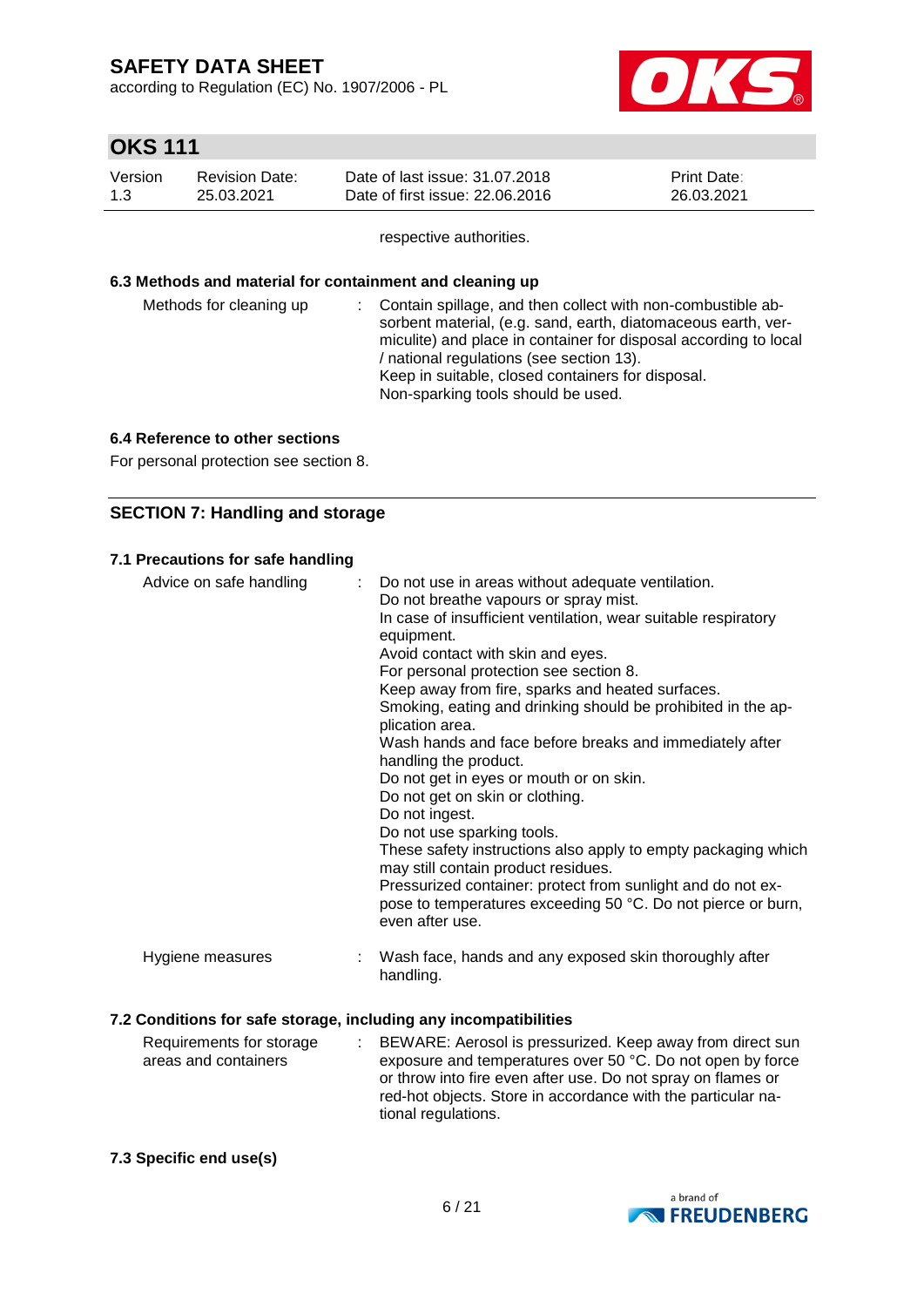according to Regulation (EC) No. 1907/2006 - PL



# **OKS 111**

| Version         | <b>Revision Date:</b> | Date of last issue: 31.07.2018                      | <b>Print Date:</b> |
|-----------------|-----------------------|-----------------------------------------------------|--------------------|
| 1.3             | 25.03.2021            | Date of first issue: 22.06.2016                     | 26.03.2021         |
| Specific use(s) |                       | : Specific instructions for handling, not required. |                    |

### **SECTION 8: Exposure controls/personal protection**

#### **8.1 Control parameters**

#### **Occupational Exposure Limits**

| Components                                                 | CAS-No.    | Value type (Form<br>of exposure) | Control parameters            | <b>Basis</b>             |
|------------------------------------------------------------|------------|----------------------------------|-------------------------------|--------------------------|
| Hydrocarbons, C7-<br>C9, n-alkanes,<br>isoalkanes, cyclics | 64742-49-0 | <b>NDS</b>                       | 500 mg/m3                     | PL OEL<br>$(2018-07-07)$ |
|                                                            |            | <b>NDSch</b>                     | 1.500 mg/m3                   | PL OEL<br>$(2018-07-07)$ |
| butane                                                     | 106-97-8   | <b>NDS</b>                       | 1.900 mg/m3                   | PL OEL<br>$(2018-07-07)$ |
|                                                            |            | <b>NDSch</b>                     | 3.000 mg/m3                   | PL OEL<br>(2018-07-07)   |
| molybdenum di-<br>sulphide                                 | 1317-33-5  | <b>NDS</b>                       | $4$ mg/m $3$<br>(Molybdenum)  | PL OEL<br>(2018-07-07)   |
|                                                            |            | <b>NDSch</b>                     | $10$ mg/m $3$<br>(Molybdenum) | PL OEL<br>$(2018-07-07)$ |
| propane                                                    | 74-98-6    | <b>NDS</b>                       | 1.800 mg/m3                   | PL OEL<br>(2018-07-07)   |

#### **8.2 Exposure controls**

#### **Engineering measures**

Use only in an area equipped with explosion proof exhaust ventilation. Handle only in a place equipped with local exhaust (or other appropriate exhaust).

| Personal protective equipment<br>Eye protection                       | : Safety glasses with side-shields                                                                                                                                                                                                                                                                                                            |
|-----------------------------------------------------------------------|-----------------------------------------------------------------------------------------------------------------------------------------------------------------------------------------------------------------------------------------------------------------------------------------------------------------------------------------------|
| Hand protection<br>Material<br>Break through time<br>Protective index | : Nitrile rubber<br>$\therefore$ > 10 min<br>$\therefore$ Class 1                                                                                                                                                                                                                                                                             |
| Remarks                                                               | : Wear protective gloves. The break through time depends<br>amongst other things on the material, the thickness and the<br>type of glove and therefore has to be measured for each<br>case.<br>The selected protective gloves have to satisfy the specifica-<br>tions of Regulation (EU) 2016/425 and the standard EN 374<br>derived from it. |
| Respiratory protection                                                | Use respiratory protection unless adequate local exhaust<br>ventilation is provided or exposure assessment demonstrates                                                                                                                                                                                                                       |

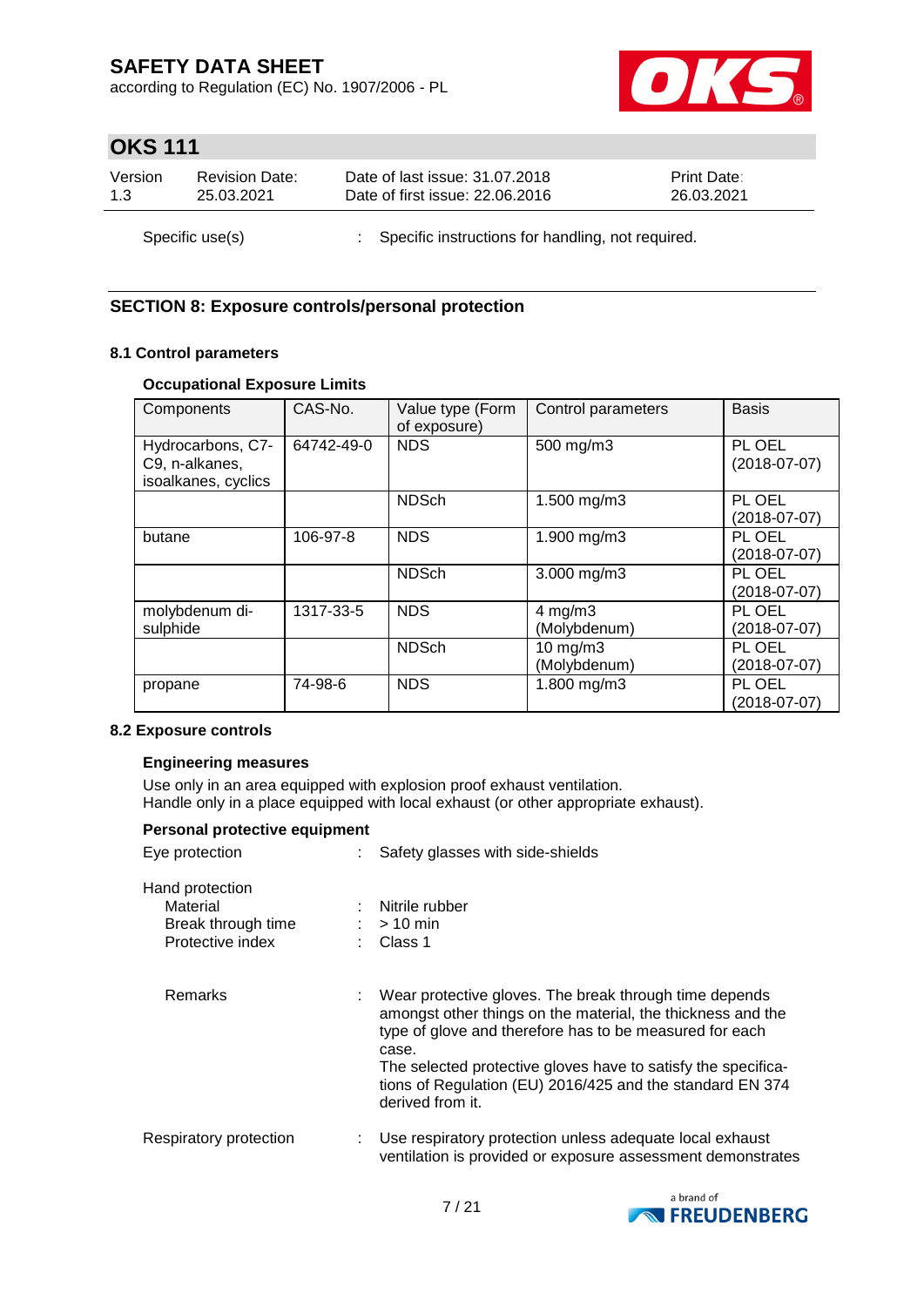according to Regulation (EC) No. 1907/2006 - PL



# **OKS 111**

| Version<br>1.3 | <b>Revision Date:</b><br>25.03.2021 |  | Date of last issue: 31.07.2018<br>Date of first issue: 22.06.2016                                                                                                                                                                                                                                               | <b>Print Date:</b><br>26.03.2021 |
|----------------|-------------------------------------|--|-----------------------------------------------------------------------------------------------------------------------------------------------------------------------------------------------------------------------------------------------------------------------------------------------------------------|----------------------------------|
|                |                                     |  | that exposures are within recommended exposure guidelines.<br>Short term only                                                                                                                                                                                                                                   |                                  |
|                | Filter type                         |  | Filter type A-P                                                                                                                                                                                                                                                                                                 |                                  |
|                | Protective measures                 |  | : The type of protective equipment must be selected according<br>to the concentration and amount of the dangerous substance<br>at the specific workplace.<br>Choose body protection in relation to its type, to the concen-<br>tration and amount of dangerous substances, and to the spe-<br>cific work-place. |                                  |

### **SECTION 9: Physical and chemical properties**

#### **9.1 Information on basic physical and chemical properties**

| Appearance                                                     |    | aerosol                         |
|----------------------------------------------------------------|----|---------------------------------|
| Colour                                                         | t  | black                           |
| Odour                                                          |    | characteristic                  |
| <b>Odour Threshold</b>                                         | ÷  | No data available               |
|                                                                |    |                                 |
| рH                                                             | ÷  | Not applicable                  |
| Melting point/range                                            | ÷  | No data available               |
| Boiling point/boiling range                                    | ÷. | $-161$ °C<br>(1.013 hPa)        |
| Flash point                                                    | ł. | $-60$ °C<br>Method: Abel-Pensky |
| Evaporation rate                                               | t  | No data available               |
| Flammability (solid, gas)                                      | t. | Extremely flammable aerosol.    |
| Upper explosion limit / Upper :<br>flammability limit          |    | $10,9\%$ (V)                    |
| Lower explosion limit / Lower : 0,9 %(V)<br>flammability limit |    |                                 |
| Vapour pressure                                                | t  | 3.800 hPa (20 °C)               |
| Relative vapour density                                        |    | No data available               |
| Relative density                                               | t. | $0,77$ (20 $^{\circ}$ C)        |

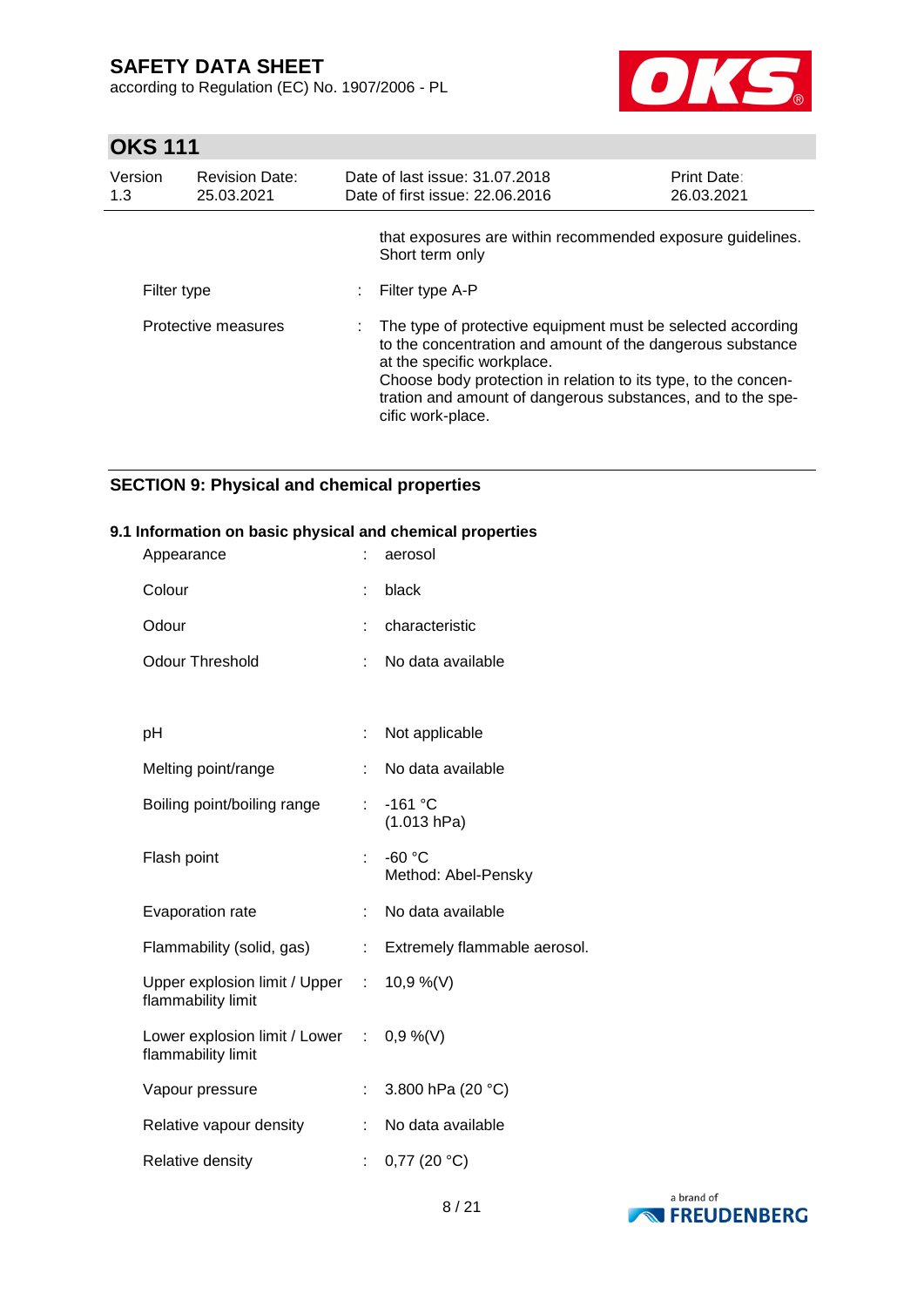according to Regulation (EC) No. 1907/2006 - PL



# **OKS 111**

| Version<br>1.3 |                     | <b>Revision Date:</b><br>25.03.2021 |   | Date of last issue: 31.07.2018<br>Date of first issue: 22.06.2016 | Print Date:<br>26.03.2021 |
|----------------|---------------------|-------------------------------------|---|-------------------------------------------------------------------|---------------------------|
|                |                     |                                     |   | Reference substance: Water<br>The value is calculated             |                           |
|                | Density             |                                     | ÷ | 0,77 g/cm3<br>(20 °C)                                             |                           |
|                | <b>Bulk density</b> |                                     |   | No data available                                                 |                           |
|                | Solubility(ies)     | Water solubility                    |   | insoluble                                                         |                           |
|                |                     | Solubility in other solvents        | ÷ | No data available                                                 |                           |
|                | octanol/water       | Partition coefficient: n-           |   | No data available                                                 |                           |
|                |                     | Auto-ignition temperature           |   | No data available                                                 |                           |
|                |                     | Decomposition temperature           | ÷ | No data available                                                 |                           |
|                | Viscosity           | Viscosity, dynamic                  | ÷ | No data available                                                 |                           |
|                |                     | Viscosity, kinematic                | ÷ | $<$ 20,5 mm2/s (40 °C)                                            |                           |
|                |                     | <b>Explosive properties</b>         |   | Not explosive                                                     |                           |
|                |                     | Oxidizing properties                |   | No data available                                                 |                           |
|                |                     | 9.2 Other information               |   |                                                                   |                           |
|                |                     | Sublimation point                   |   | No data available                                                 |                           |
|                |                     | Metal corrosion rate                |   | Not corrosive to metals                                           |                           |
|                | Self-ignition       |                                     |   | No data available                                                 |                           |

### **SECTION 10: Stability and reactivity**

#### **10.1 Reactivity**

No hazards to be specially mentioned.

#### **10.2 Chemical stability**

Stable under normal conditions.

#### **10.3 Possibility of hazardous reactions**

Hazardous reactions : No dangerous reaction known under conditions of normal use.

**10.4 Conditions to avoid**

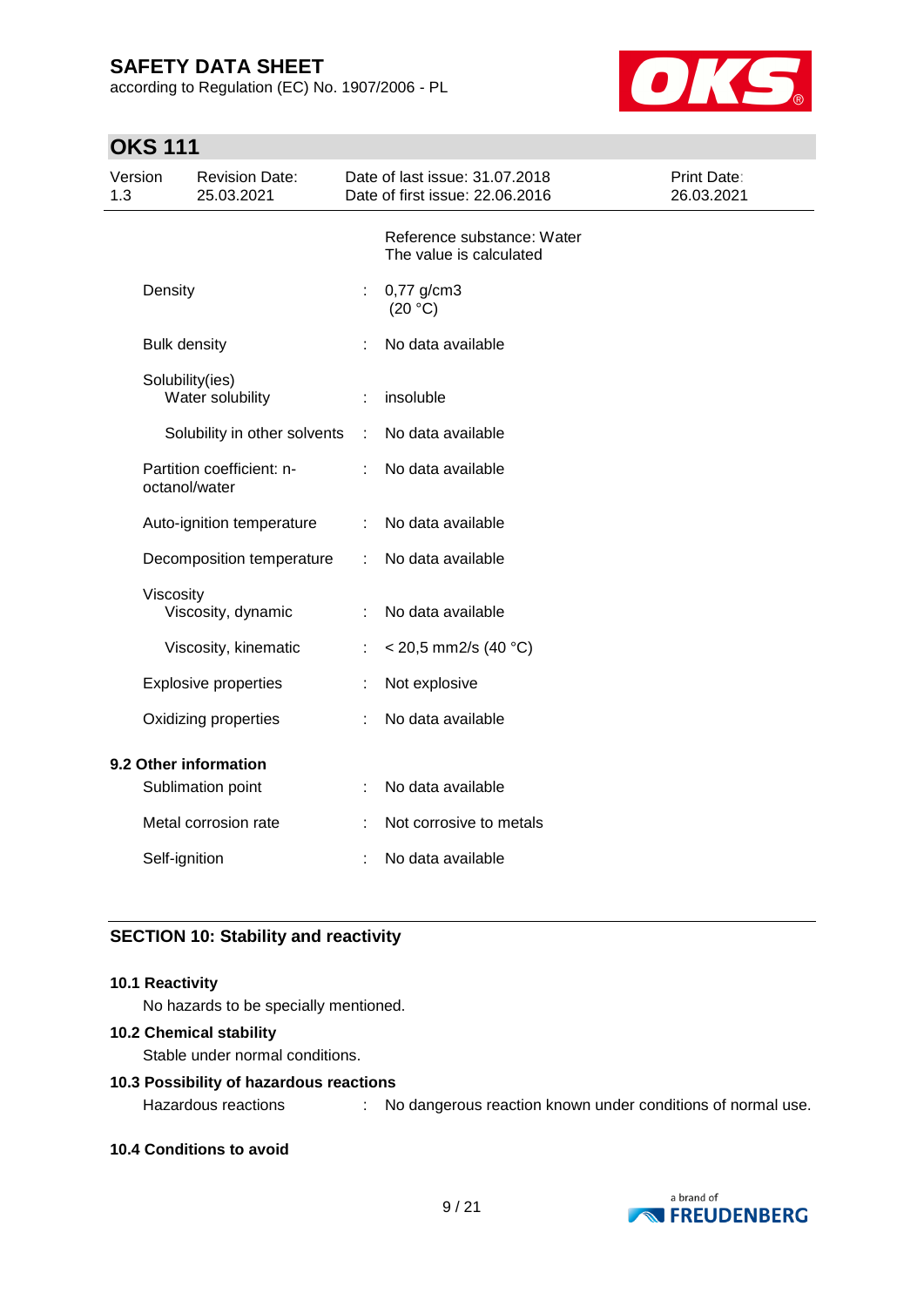according to Regulation (EC) No. 1907/2006 - PL



# **OKS 111**

| Version<br>1.3                        | <b>Revision Date:</b><br>25.03.2021               |  | Date of last issue: 31.07.2018<br>Date of first issue: 22.06.2016 | Print Date:<br>26.03.2021 |  |  |  |
|---------------------------------------|---------------------------------------------------|--|-------------------------------------------------------------------|---------------------------|--|--|--|
|                                       | Conditions to avoid                               |  | Heat, flames and sparks.                                          |                           |  |  |  |
|                                       | 10.5 Incompatible materials<br>Materials to avoid |  | Oxidizing agents                                                  |                           |  |  |  |
| 10.6 Hazardous decomposition products |                                                   |  |                                                                   |                           |  |  |  |

# No decomposition if stored and applied as directed.

# **SECTION 11: Toxicological information**

#### **11.1 Information on toxicological effects**

| <b>Acute toxicity</b>                                |    |                                                                                                                                                                              |
|------------------------------------------------------|----|------------------------------------------------------------------------------------------------------------------------------------------------------------------------------|
| <b>Product:</b><br>Acute oral toxicity               |    | : Remarks: Effects due to ingestion may include:                                                                                                                             |
|                                                      |    | Symptoms: Central nervous system depression                                                                                                                                  |
| Acute inhalation toxicity                            | ÷  | Remarks: Respiration of solvent vapour may cause dizziness.                                                                                                                  |
|                                                      |    | Symptoms: Inhalation may provoke the following symptoms:,<br>Respiratory disorder, Dizziness, Drowsiness, Vomiting, Fa-<br>tigue, Vertigo, Central nervous system depression |
| Acute dermal toxicity                                | ÷. | Remarks: Prolonged or repeated skin contact with liquid may<br>cause defatting resulting in drying, redness and possible blis-<br>tering.                                    |
|                                                      |    | Symptoms: Skin disorders                                                                                                                                                     |
| Components:                                          |    |                                                                                                                                                                              |
| Hydrocarbons, C7-C9, n-alkanes, isoalkanes, cyclics: |    |                                                                                                                                                                              |
| Acute oral toxicity                                  | ÷. | LD50 Oral (Rat): $> 5.000$ mg/kg                                                                                                                                             |
| isobutane:                                           |    |                                                                                                                                                                              |
| Acute inhalation toxicity                            | t. | LC50 (Rat): 658 mg/l<br>Exposure time: 4 h<br>Test atmosphere: gas                                                                                                           |
| butane:<br>Acute inhalation toxicity                 | t. | LC50 (Rat): 658 mg/l<br>Exposure time: 4 h<br>Test atmosphere: gas                                                                                                           |

#### **molybdenum disulphide:**

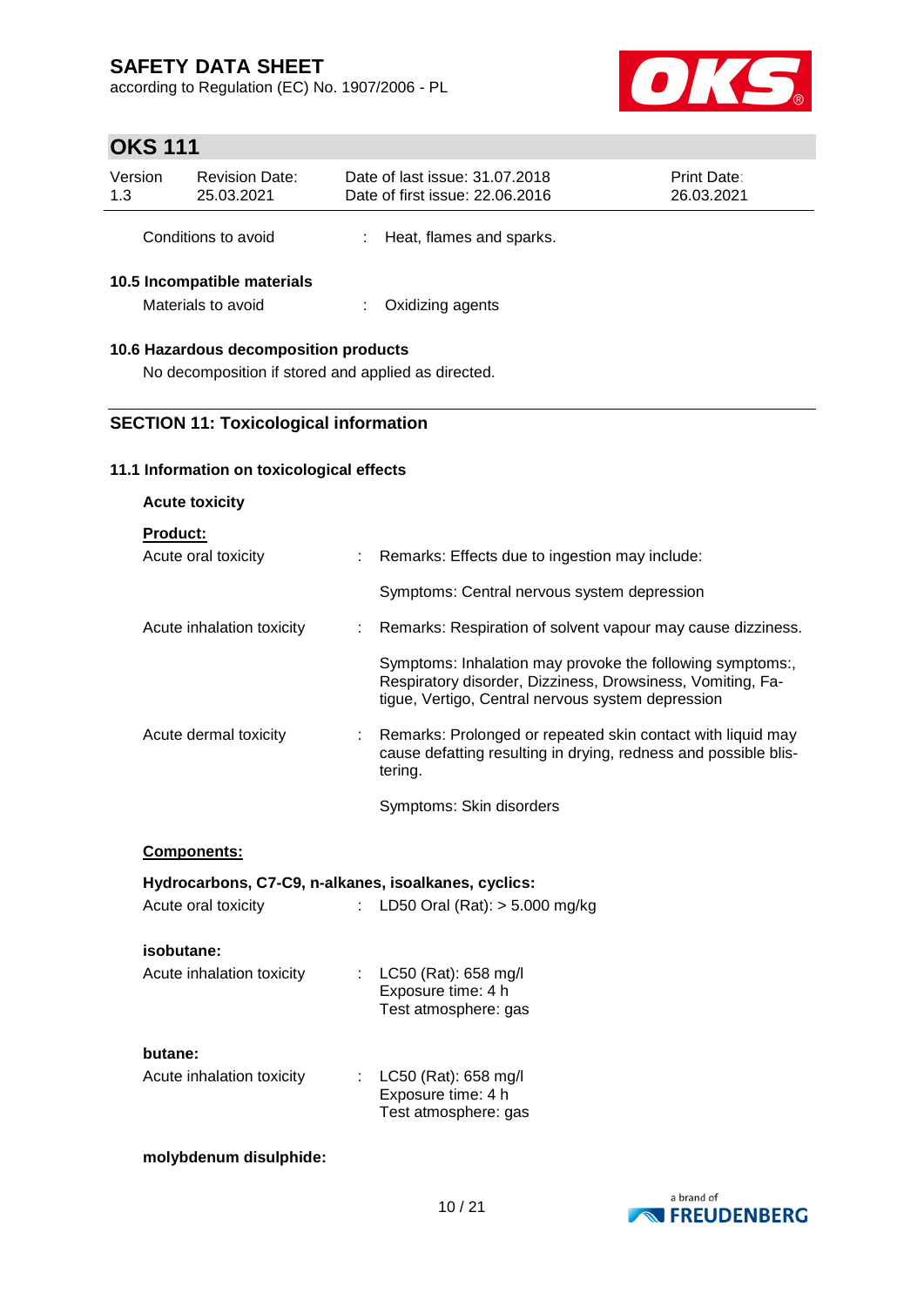according to Regulation (EC) No. 1907/2006 - PL



# **OKS 111**

| Version<br>1.3 |                                          | <b>Revision Date:</b><br>25.03.2021 |    | Date of last issue: 31.07.2018<br>Date of first issue: 22.06.2016 | Print Date:<br>26.03.2021 |  |  |
|----------------|------------------------------------------|-------------------------------------|----|-------------------------------------------------------------------|---------------------------|--|--|
|                |                                          | Acute oral toxicity                 | t. | LD50 (Rat): $> 5.000$ mg/kg                                       |                           |  |  |
|                |                                          | Acute dermal toxicity               | t. | LD50 (Rat): $> 16.000$ mg/kg                                      |                           |  |  |
|                |                                          | <b>Skin corrosion/irritation</b>    |    |                                                                   |                           |  |  |
|                | Product:                                 |                                     |    |                                                                   |                           |  |  |
|                | <b>Remarks</b>                           |                                     | ÷. | This information is not available.                                |                           |  |  |
|                | Components:                              |                                     |    |                                                                   |                           |  |  |
|                |                                          |                                     |    | Hydrocarbons, C7-C9, n-alkanes, isoalkanes, cyclics:              |                           |  |  |
|                | Result                                   |                                     |    | Repeated exposure may cause skin dryness or cracking.             |                           |  |  |
|                |                                          | molybdenum disulphide:              |    |                                                                   |                           |  |  |
|                | Assessment<br>Result                     |                                     |    | No skin irritation<br>No skin irritation                          |                           |  |  |
|                | Serious eye damage/eye irritation        |                                     |    |                                                                   |                           |  |  |
|                | Product:                                 |                                     |    |                                                                   |                           |  |  |
|                | Remarks                                  |                                     |    | Contact with eyes may cause irritation.                           |                           |  |  |
|                | Components:                              |                                     |    |                                                                   |                           |  |  |
|                |                                          | molybdenum disulphide:              |    |                                                                   |                           |  |  |
|                | Assessment<br>Result                     |                                     |    | No eye irritation<br>No eye irritation                            |                           |  |  |
|                | <b>Respiratory or skin sensitisation</b> |                                     |    |                                                                   |                           |  |  |
|                | Product:                                 |                                     |    |                                                                   |                           |  |  |
|                | Remarks                                  |                                     |    | This information is not available.                                |                           |  |  |
|                | Components:                              |                                     |    |                                                                   |                           |  |  |
|                |                                          | molybdenum disulphide:              |    |                                                                   |                           |  |  |
|                | Assessment                               |                                     |    | Does not cause skin sensitisation.                                |                           |  |  |
|                | Result                                   |                                     |    | Does not cause skin sensitisation.                                |                           |  |  |
|                |                                          | Germ cell mutagenicity              |    |                                                                   |                           |  |  |
|                | Product:                                 |                                     |    |                                                                   |                           |  |  |
|                |                                          | Genotoxicity in vitro               |    | Remarks: No data available                                        |                           |  |  |
|                |                                          | Genotoxicity in vivo                |    | Remarks: No data available                                        |                           |  |  |

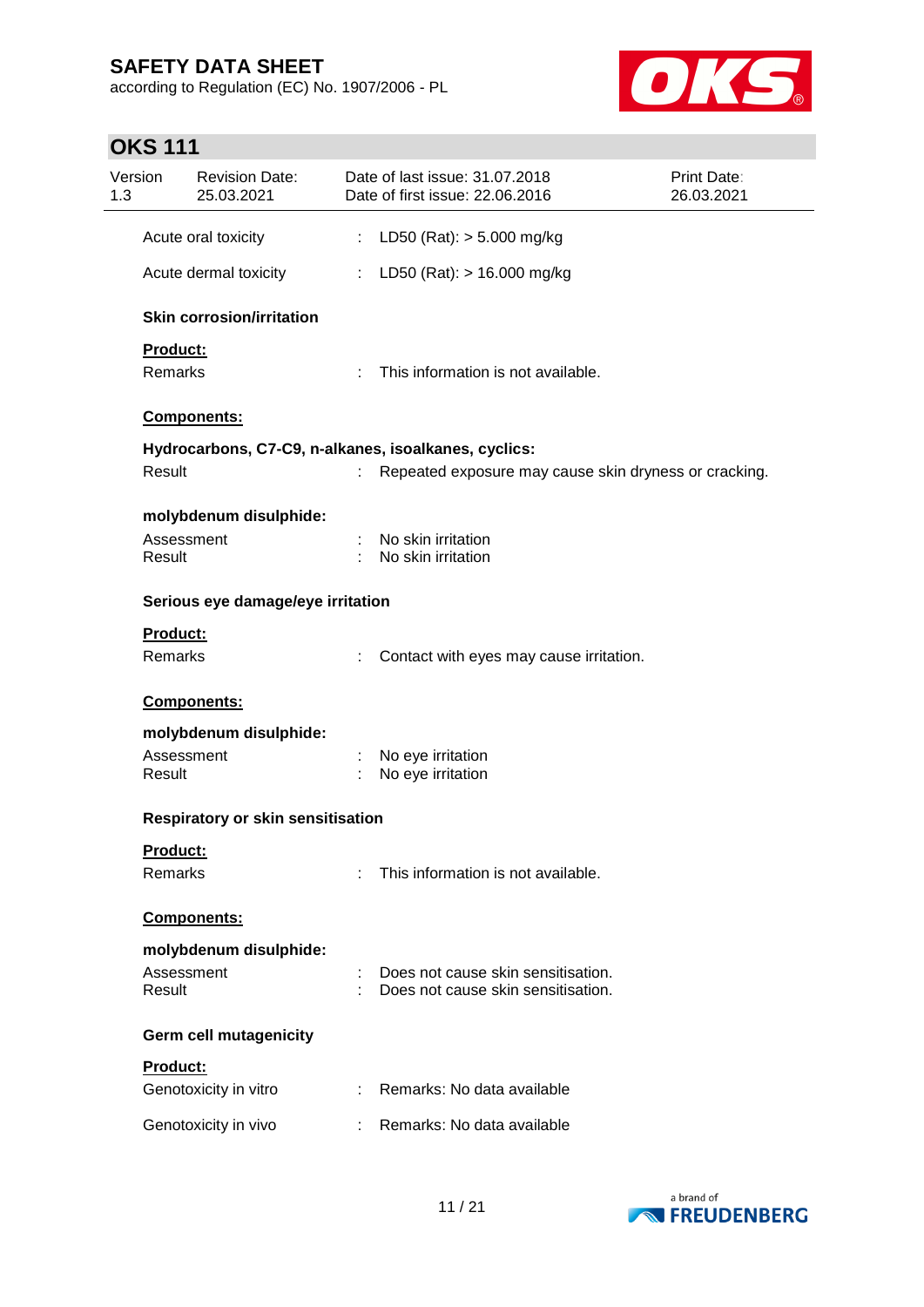according to Regulation (EC) No. 1907/2006 - PL



# **OKS 111**

| Version<br>1.3 |                                    | <b>Revision Date:</b><br>25.03.2021                 |   | Date of last issue: 31.07.2018<br>Date of first issue: 22.06.2016                                   | <b>Print Date:</b><br>26.03.2021 |  |  |  |  |
|----------------|------------------------------------|-----------------------------------------------------|---|-----------------------------------------------------------------------------------------------------|----------------------------------|--|--|--|--|
|                | Components:                        |                                                     |   |                                                                                                     |                                  |  |  |  |  |
|                | molybdenum disulphide:<br>sessment |                                                     |   | Germ cell mutagenicity- As- : Animal testing did not show any mutagenic effects.                    |                                  |  |  |  |  |
|                |                                    | Carcinogenicity                                     |   |                                                                                                     |                                  |  |  |  |  |
|                | Product:<br>Remarks                |                                                     | ÷ | No data available                                                                                   |                                  |  |  |  |  |
|                |                                    | Components:                                         |   |                                                                                                     |                                  |  |  |  |  |
|                | ment                               | molybdenum disulphide:<br>Carcinogenicity - Assess- |   | : No evidence of carcinogenicity in animal studies.                                                 |                                  |  |  |  |  |
|                | <b>Reproductive toxicity</b>       |                                                     |   |                                                                                                     |                                  |  |  |  |  |
|                | <b>Product:</b>                    | Effects on fertility                                |   | : Remarks: No data available                                                                        |                                  |  |  |  |  |
|                | ment                               | Effects on foetal develop-                          |   | : Remarks: No data available                                                                        |                                  |  |  |  |  |
|                |                                    | <b>STOT - single exposure</b>                       |   |                                                                                                     |                                  |  |  |  |  |
|                |                                    | Components:                                         |   |                                                                                                     |                                  |  |  |  |  |
|                | Assessment                         |                                                     | ÷ | Hydrocarbons, C7-C9, n-alkanes, isoalkanes, cyclics:<br>May cause drowsiness or dizziness.          |                                  |  |  |  |  |
|                |                                    |                                                     |   |                                                                                                     |                                  |  |  |  |  |
|                | Assessment                         | molybdenum disulphide:                              |   | The substance or mixture is not classified as specific target<br>organ toxicant, single exposure.   |                                  |  |  |  |  |
|                |                                    | <b>STOT - repeated exposure</b>                     |   |                                                                                                     |                                  |  |  |  |  |
|                |                                    | Components:                                         |   |                                                                                                     |                                  |  |  |  |  |
|                | Assessment                         | molybdenum disulphide:                              |   | The substance or mixture is not classified as specific target<br>organ toxicant, repeated exposure. |                                  |  |  |  |  |
|                |                                    | <b>Repeated dose toxicity</b>                       |   |                                                                                                     |                                  |  |  |  |  |
|                | Product:<br>Remarks                |                                                     |   | This information is not available.                                                                  |                                  |  |  |  |  |

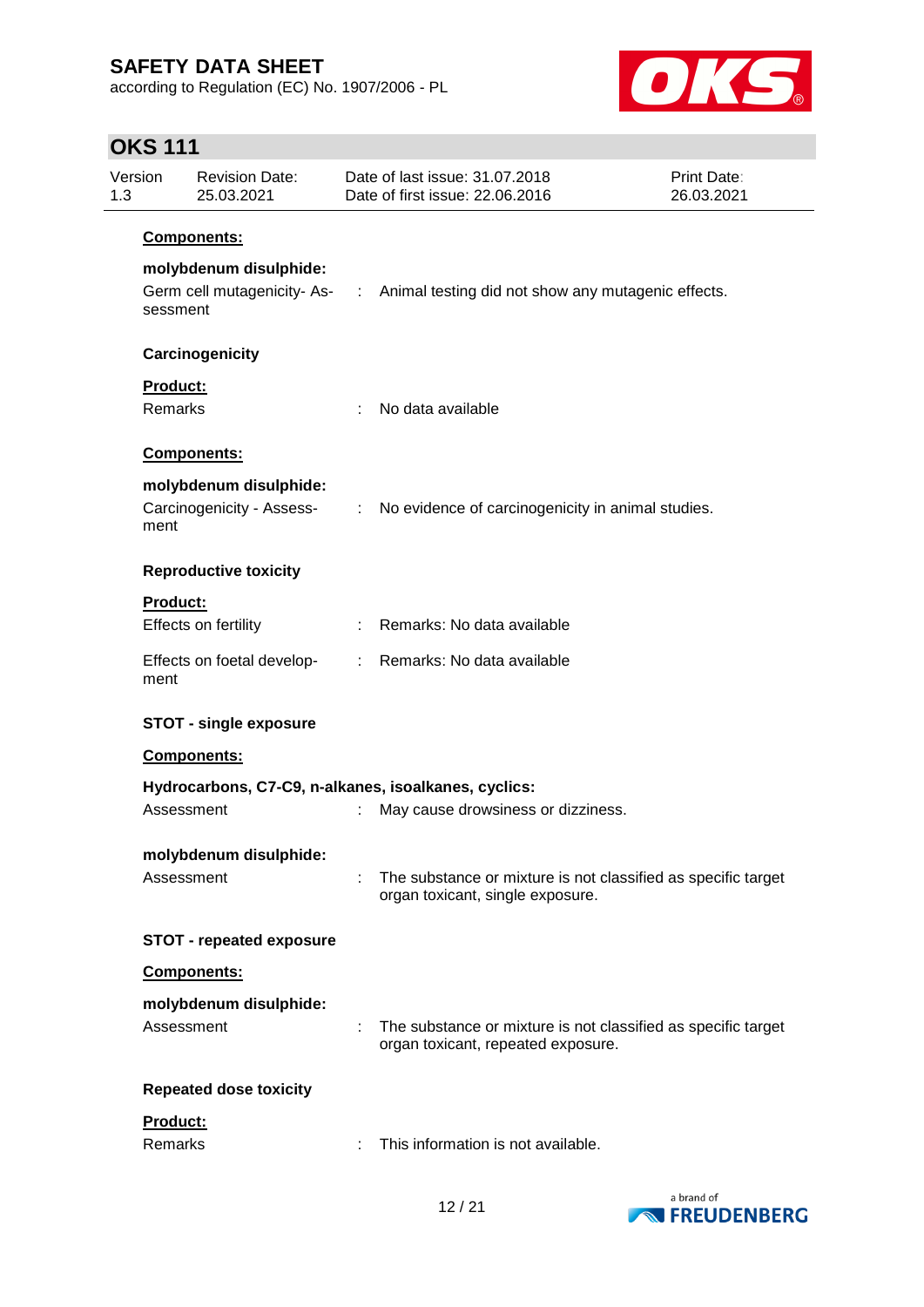according to Regulation (EC) No. 1907/2006 - PL



# **OKS 111**

| Version | Revision Date: | Date of last issue: 31.07.2018  | <b>Print Date:</b> |
|---------|----------------|---------------------------------|--------------------|
| 1.3     | 25.03.2021     | Date of first issue: 22,06,2016 | 26.03.2021         |

#### **Aspiration toxicity**

#### **Product:**

May be fatal if swallowed and enters airways.

May be fatal if swallowed and enters airways.

#### **Components:**

#### **Hydrocarbons, C7-C9, n-alkanes, isoalkanes, cyclics:**

May be fatal if swallowed and enters airways.

| <b>Further information</b>               |                                                                                                 |
|------------------------------------------|-------------------------------------------------------------------------------------------------|
| <b>Product:</b><br>Remarks               | Information given is based on data on the components and<br>the toxicology of similar products. |
| Components:                              |                                                                                                 |
| molybdenum disulphide:<br><b>Remarks</b> | Information given is based on data on the components and<br>the toxicology of similar products. |

#### **SECTION 12: Ecological information**

#### **12.1 Toxicity**

| <b>Product:</b>                                                                     |   |                                                                                                           |
|-------------------------------------------------------------------------------------|---|-----------------------------------------------------------------------------------------------------------|
| Toxicity to fish                                                                    |   | : Remarks: Toxic to aquatic organisms, may cause long-term<br>adverse effects in the aquatic environment. |
| Toxicity to daphnia and other : Remarks: No data available<br>aquatic invertebrates |   |                                                                                                           |
| Toxicity to algae/aquatic<br>plants                                                 |   | : Remarks: No data available                                                                              |
| Toxicity to microorganisms                                                          | ÷ | Remarks: No data available                                                                                |

#### **Components:**

**Hydrocarbons, C7-C9, n-alkanes, isoalkanes, cyclics:**

#### **Ecotoxicology Assessment**

| Chronic aquatic toxicity |  | Toxic to aquatic life with long lasting effects. |
|--------------------------|--|--------------------------------------------------|
|--------------------------|--|--------------------------------------------------|

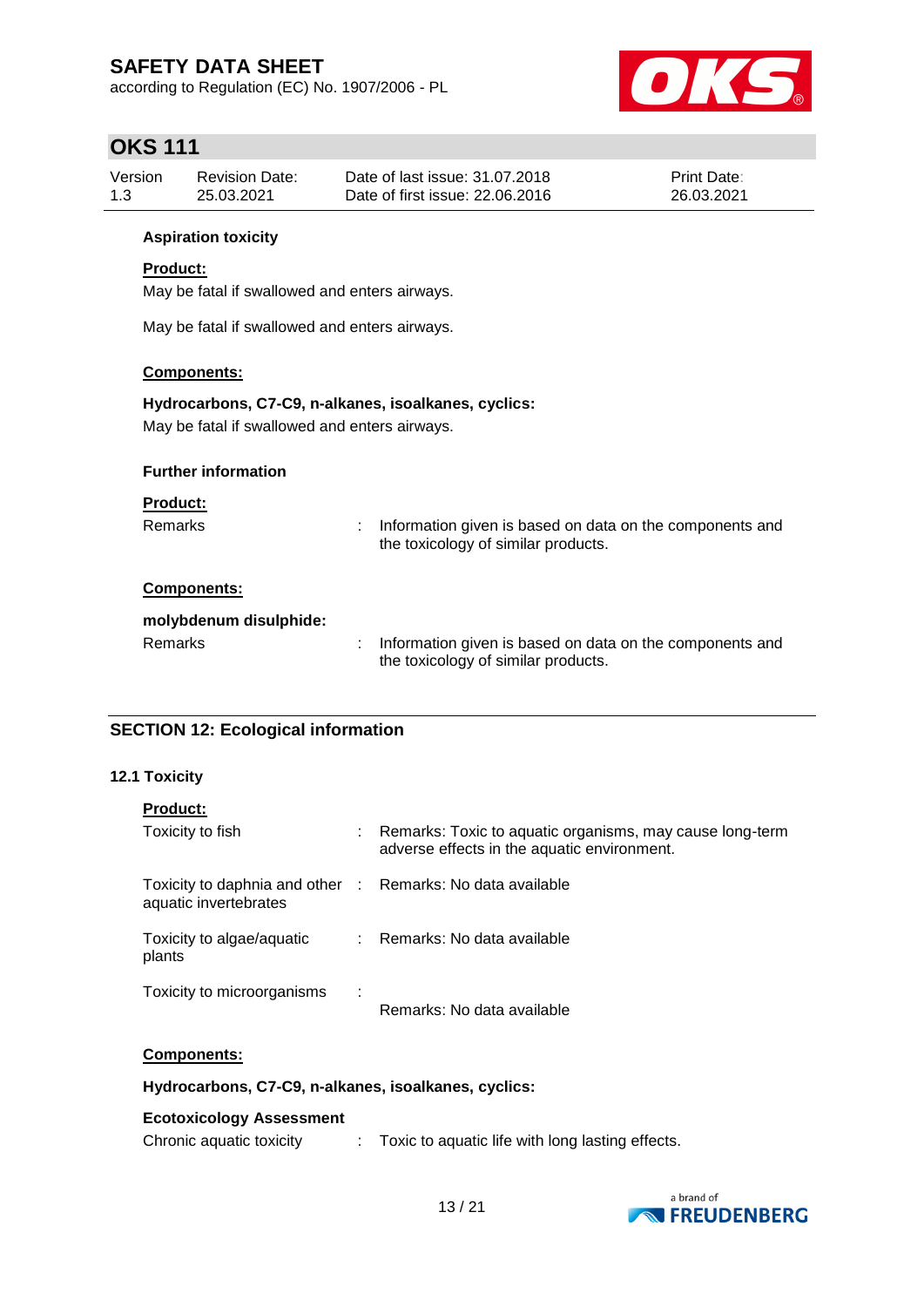according to Regulation (EC) No. 1907/2006 - PL



# **OKS 111**

| Version<br>1.3                     | <b>Revision Date:</b><br>25.03.2021                      | Date of last issue: 31.07.2018<br>Date of first issue: 22.06.2016 |                                                                                            | Print Date:<br>26.03.2021 |
|------------------------------------|----------------------------------------------------------|-------------------------------------------------------------------|--------------------------------------------------------------------------------------------|---------------------------|
|                                    | molybdenum disulphide:<br>Toxicity to fish               |                                                                   | LC50 (Pimephales promelas (fathead minnow)): $> 100$ mg/l<br>Exposure time: 96 h           |                           |
|                                    | Toxicity to daphnia and other :<br>aquatic invertebrates |                                                                   | EC50 (Daphnia magna (Water flea)): > 100 mg/l<br>Exposure time: 48 h                       |                           |
|                                    | Toxicity to algae/aquatic<br>plants                      |                                                                   | EC50 (Pseudokirchneriella subcapitata (green algae)): > 100<br>mg/l<br>Exposure time: 72 h |                           |
| 12.2 Persistence and degradability |                                                          |                                                                   |                                                                                            |                           |
|                                    | <b>Product:</b><br>Biodegradability                      |                                                                   | : Remarks: No data available                                                               |                           |
| ity                                |                                                          |                                                                   | Physico-chemical removabil- : Remarks: No data available                                   |                           |

#### **Components:**

|                  | Hydrocarbons, C7-C9, n-alkanes, isoalkanes, cyclics: |
|------------------|------------------------------------------------------|
| Biodegradability | Result: Readily biodegradable.                       |

#### **12.3 Bioaccumulative potential**

#### **Product:**

| Bioaccumulation |  | : Remarks: This mixture contains no substance considered to |
|-----------------|--|-------------------------------------------------------------|
|                 |  | be persistent, bioaccumulating and toxic (PBT).             |
|                 |  | This mixture contains no substance considered to be very    |
|                 |  | persistent and very bioaccumulating (vPvB).                 |

#### **Components:**

| Hydrocarbons, C7-C9, n-alkanes, isoalkanes, cyclics:<br><b>Bioaccumulation</b> | Remarks: Not applicable                            |
|--------------------------------------------------------------------------------|----------------------------------------------------|
| Partition coefficient: n-<br>octanol/water                                     | Remarks: No data available                         |
| isobutane:<br>Partition coefficient: n-<br>octanol/water                       | $log$ Pow: 2,88<br>Method: OECD Test Guideline 107 |
| butane:<br>Partition coefficient: n-                                           | log Pow: 2.89                                      |



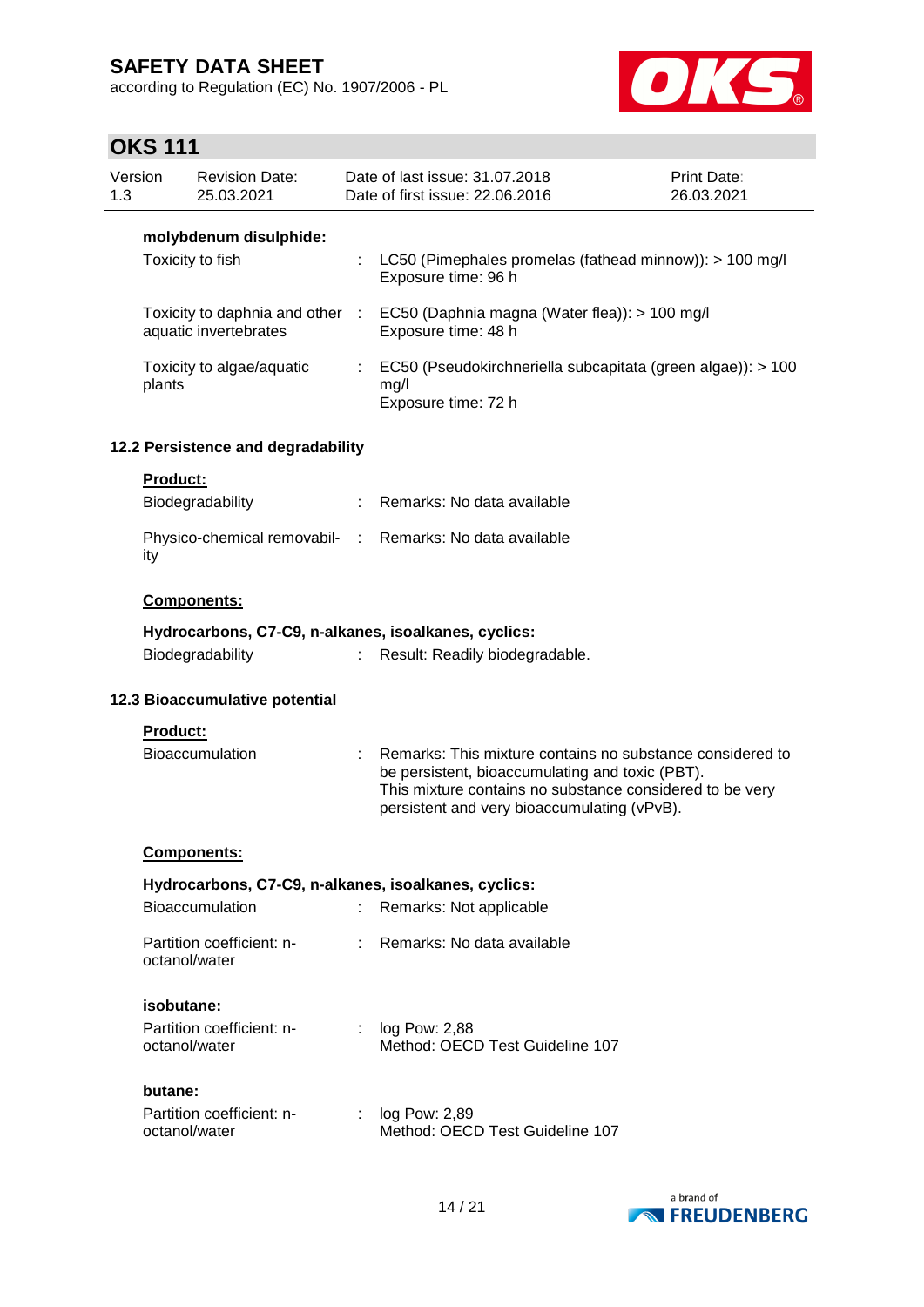according to Regulation (EC) No. 1907/2006 - PL



# **OKS 111**

| Version<br>1.3                                                             | <b>Revision Date:</b><br>25.03.2021                |                             | Date of last issue: 31.07.2018<br>Date of first issue: 22.06.2016                                                                                                                                          | <b>Print Date:</b><br>26.03.2021 |  |  |
|----------------------------------------------------------------------------|----------------------------------------------------|-----------------------------|------------------------------------------------------------------------------------------------------------------------------------------------------------------------------------------------------------|----------------------------------|--|--|
| propane:                                                                   | Partition coefficient: n-<br>octanol/water         |                             | log Pow: 2,36                                                                                                                                                                                              |                                  |  |  |
| 12.4 Mobility in soil                                                      |                                                    |                             |                                                                                                                                                                                                            |                                  |  |  |
| <b>Product:</b><br>Mobility                                                |                                                    |                             | Remarks: No data available                                                                                                                                                                                 |                                  |  |  |
|                                                                            | Distribution among environ-<br>mental compartments |                             | : Remarks: No data available                                                                                                                                                                               |                                  |  |  |
|                                                                            | 12.5 Results of PBT and vPvB assessment            |                             |                                                                                                                                                                                                            |                                  |  |  |
| <b>Product:</b>                                                            |                                                    |                             |                                                                                                                                                                                                            |                                  |  |  |
|                                                                            | Assessment                                         |                             | This substance/mixture contains no components considered<br>to be either persistent, bioaccumulative and toxic (PBT), or<br>very persistent and very bioaccumulative (vPvB) at levels of<br>0.1% or higher |                                  |  |  |
|                                                                            | 12.6 Other adverse effects                         |                             |                                                                                                                                                                                                            |                                  |  |  |
| <b>Product:</b>                                                            |                                                    |                             |                                                                                                                                                                                                            |                                  |  |  |
| mation                                                                     | Additional ecological infor-                       | $\mathcal{L}^{\mathcal{L}}$ | Toxic to aquatic life with long lasting effects.                                                                                                                                                           |                                  |  |  |
| <b>SECTION 13: Disposal considerations</b><br>13.1 Waste treatment methods |                                                    |                             |                                                                                                                                                                                                            |                                  |  |  |

| Product<br>Do not dispose of with domestic refuse.<br>Dispose of as hazardous waste in compliance with local and<br>national regulations.                                                                                                          |  |
|----------------------------------------------------------------------------------------------------------------------------------------------------------------------------------------------------------------------------------------------------|--|
|                                                                                                                                                                                                                                                    |  |
| Waste codes should be assigned by the user based on the<br>application for which the product was used.                                                                                                                                             |  |
| Packaging that is not properly emptied must be disposed of as<br>Contaminated packaging<br>÷<br>the unused product.<br>Offer empty spray cans to an established disposal company.<br>Pressurized container: Do not pierce or burn, even after use. |  |
| The following Waste Codes are only suggestions:                                                                                                                                                                                                    |  |
| Waste Code<br>unused product, packagings not completely emptied<br>16 05 04*, gases in pressure containers (including halons)<br>containing hazardous substances                                                                                   |  |

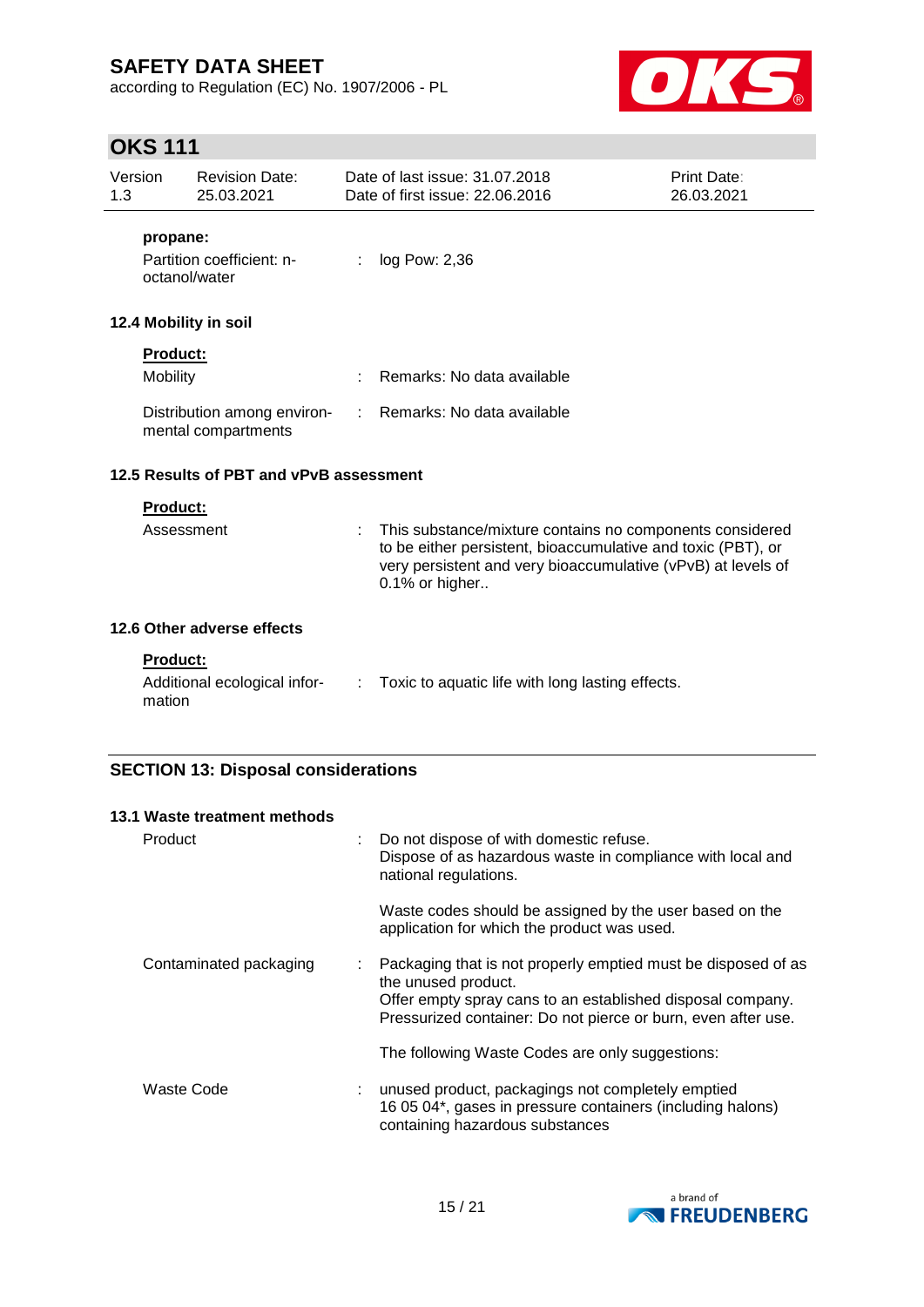according to Regulation (EC) No. 1907/2006 - PL



# **OKS 111**

| Version | Revision Date: | Date of last issue: 31.07.2018  | <b>Print Date:</b> |
|---------|----------------|---------------------------------|--------------------|
| 1.3     | 25.03.2021     | Date of first issue: 22,06,2016 | 26.03.2021         |

### **SECTION 14: Transport information**

#### **14.1 UN number**

| <b>ADN</b>                                                                                                                |                               | <b>UN 1950</b>                                                           |
|---------------------------------------------------------------------------------------------------------------------------|-------------------------------|--------------------------------------------------------------------------|
| <b>ADR</b>                                                                                                                | t.                            | <b>UN 1950</b>                                                           |
| <b>RID</b>                                                                                                                | t.                            | <b>UN 1950</b>                                                           |
| <b>IMDG</b>                                                                                                               | ÷.                            | <b>UN 1950</b>                                                           |
| <b>IATA</b>                                                                                                               | ÷.                            | <b>UN 1950</b>                                                           |
| 14.2 UN proper shipping name                                                                                              |                               |                                                                          |
| <b>ADN</b>                                                                                                                |                               | <b>AEROSOLS</b>                                                          |
| <b>ADR</b>                                                                                                                | t.                            | <b>AEROSOLS</b>                                                          |
| <b>RID</b>                                                                                                                | ÷.                            | <b>AEROSOLS</b>                                                          |
| <b>IMDG</b>                                                                                                               | ÷.                            | <b>AEROSOLS</b><br>(Hydrocarbons, C7-C9, n-alkanes, isoalkanes, cyclics) |
| <b>IATA</b>                                                                                                               | ÷.                            | Aerosols, flammable                                                      |
| 14.3 Transport hazard class(es)                                                                                           |                               |                                                                          |
| <b>ADN</b>                                                                                                                | $\mathbb{R}^{\mathbb{Z}}$     | 2                                                                        |
| <b>ADR</b>                                                                                                                | $\mathbb{R}^{\mathbb{Z}}$     | 2                                                                        |
| <b>RID</b>                                                                                                                | ÷.                            | 2                                                                        |
| <b>IMDG</b>                                                                                                               | $\mathcal{L}^{\mathcal{L}}$ . | 2.1                                                                      |
| <b>IATA</b>                                                                                                               | ÷.                            | 2.1                                                                      |
| 14.4 Packing group                                                                                                        |                               |                                                                          |
| <b>ADN</b><br>Packing group<br><b>Classification Code</b><br>Labels                                                       | $\mathbb{Z}^{\times}$<br>÷.   | Not assigned by regulation<br>5F<br>2.1                                  |
| <b>ADR</b><br>Packing group<br><b>Classification Code</b><br>Labels<br>Tunnel restriction code                            | ÷.                            | Not assigned by regulation<br>5F<br>2.1<br>(D)                           |
| <b>RID</b><br>Packing group<br><b>Classification Code</b><br><b>Hazard Identification Number</b><br>Labels<br><b>IMDG</b> |                               | Not assigned by regulation<br>5F<br>23<br>2.1                            |
| Packing group<br>Labels                                                                                                   |                               | Not assigned by regulation<br>2.1                                        |

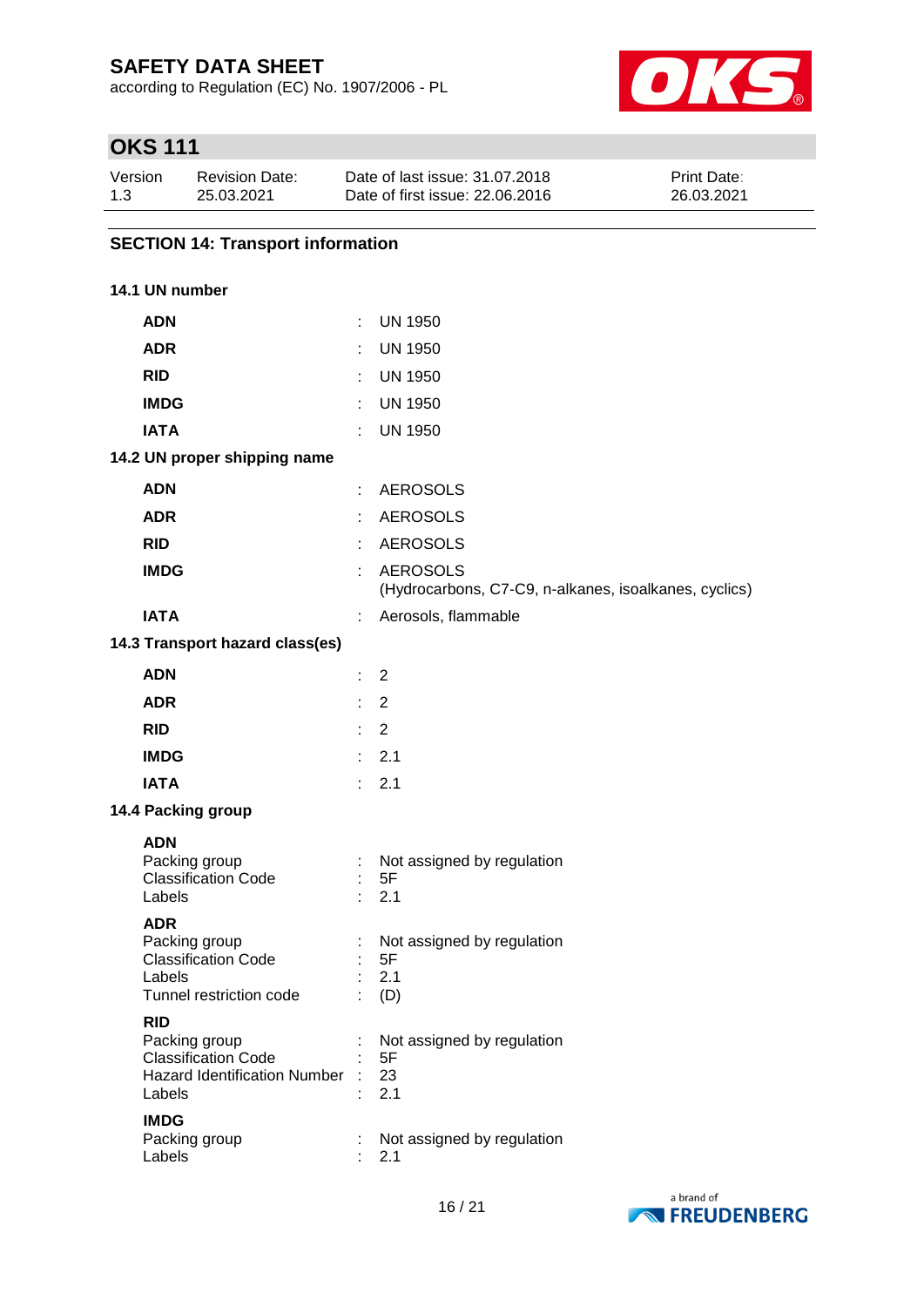according to Regulation (EC) No. 1907/2006 - PL



# **OKS 111**

| Version<br><b>Revision Date:</b><br>1.3<br>25.03.2021                                                                 |                                   |                                                                                                      | Date of last issue: 31.07.2018<br>Date of first issue: 22.06.2016 | Print Date:<br>26.03.2021                                         |  |  |
|-----------------------------------------------------------------------------------------------------------------------|-----------------------------------|------------------------------------------------------------------------------------------------------|-------------------------------------------------------------------|-------------------------------------------------------------------|--|--|
|                                                                                                                       | EmS Code                          |                                                                                                      |                                                                   | $F-D, S-U$                                                        |  |  |
| <b>IATA (Cargo)</b><br>Packing instruction (cargo<br>aircraft)<br>Packing instruction (LQ)<br>Packing group<br>Labels |                                   |                                                                                                      | 203<br>Y203<br>Not assigned by regulation<br><b>Flammable Gas</b> |                                                                   |  |  |
|                                                                                                                       | ger aircraft)<br>Labels           | <b>IATA (Passenger)</b><br>Packing instruction (passen-<br>Packing instruction (LQ)<br>Packing group | ÷.                                                                | 203<br>Y203<br>Not assigned by regulation<br><b>Flammable Gas</b> |  |  |
| <b>14.5 Environmental hazards</b>                                                                                     |                                   |                                                                                                      |                                                                   |                                                                   |  |  |
|                                                                                                                       | <b>ADN</b>                        | Environmentally hazardous                                                                            |                                                                   | yes                                                               |  |  |
|                                                                                                                       | <b>ADR</b>                        | Environmentally hazardous                                                                            |                                                                   | yes                                                               |  |  |
|                                                                                                                       | <b>RID</b>                        | Environmentally hazardous                                                                            |                                                                   | yes                                                               |  |  |
|                                                                                                                       | <b>IMDG</b>                       | Marine pollutant                                                                                     |                                                                   | yes                                                               |  |  |
|                                                                                                                       |                                   | <b>IATA (Passenger)</b><br><b>Environmentally hazardous</b>                                          |                                                                   | no                                                                |  |  |
|                                                                                                                       |                                   | <b>IATA (Cargo)</b><br>Environmentally hazardous                                                     |                                                                   | no                                                                |  |  |
|                                                                                                                       | 14.6 Special precautions for user |                                                                                                      |                                                                   |                                                                   |  |  |

The transport classification(s) provided herein are for informational purposes only, and solely based upon the properties of the unpackaged material as it is described within this Safety Data Sheet. Transportation classifications may vary by mode of transportation, package sizes, and variations in regional or country regulations.

#### **14.7 Transport in bulk according to Annex II of Marpol and the IBC Code**

| Remarks | Not applicable for product as supplied. |
|---------|-----------------------------------------|
|         |                                         |

#### **SECTION 15: Regulatory information**

#### **15.1 Safety, health and environmental regulations/legislation specific for the substance or mixture**

| REACH - Candidate List of Substances of Very High<br>Concern for Authorisation (Article 59). | : This product does not contain sub-<br>stances of very high concern (Regu-<br>lation (EC) No 1907/2006 (REACH),<br>Article 57). |
|----------------------------------------------------------------------------------------------|----------------------------------------------------------------------------------------------------------------------------------|
| REACH - List of substances subject to authorisation<br>(Annex XIV)                           | $:$ Not applicable                                                                                                               |

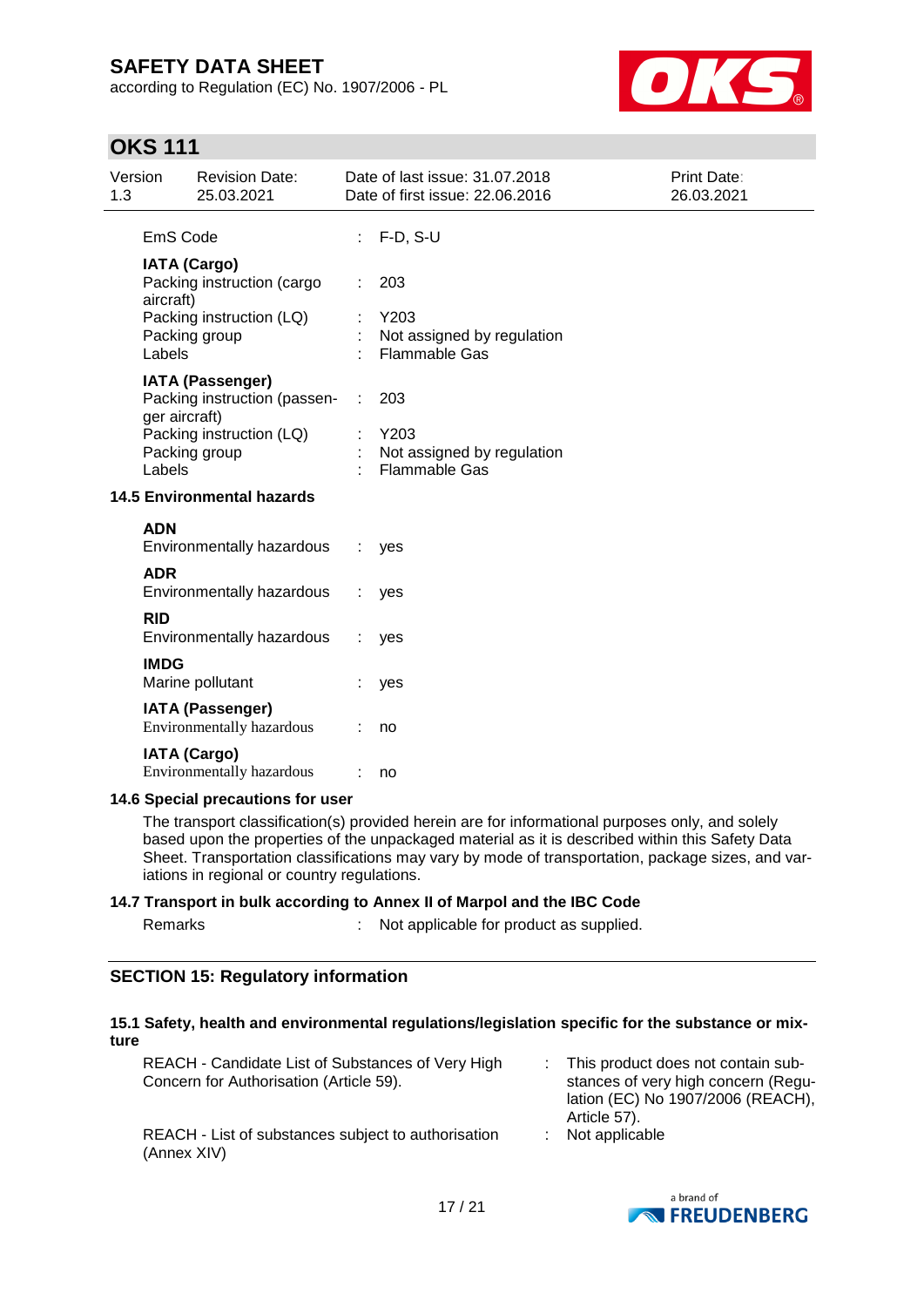according to Regulation (EC) No. 1907/2006 - PL



# **OKS 111**

| Version<br>1.3 |                  | <b>Revision Date:</b><br>25.03.2021                                                                                                                  | Date of last issue: 31.07.2018<br>Date of first issue: 22.06.2016                                                                                                                                    |    |                | Print Date:<br>26.03.2021 |
|----------------|------------------|------------------------------------------------------------------------------------------------------------------------------------------------------|------------------------------------------------------------------------------------------------------------------------------------------------------------------------------------------------------|----|----------------|---------------------------|
|                |                  | Regulation (EC) No 1005/2009 on substances that de-<br>plete the ozone layer                                                                         |                                                                                                                                                                                                      | ÷. | Not applicable |                           |
|                | tants (recast)   |                                                                                                                                                      | Regulation (EU) 2019/1021 on persistent organic pollu-                                                                                                                                               | ÷  | Not applicable |                           |
|                |                  | Regulation (EC) No 649/2012 of the European Parlia-<br>of dangerous chemicals                                                                        | ment and the Council concerning the export and import                                                                                                                                                | ÷  | Not applicable |                           |
|                |                  | REACH - Restrictions on the manufacture, placing on<br>the market and use of certain dangerous substances,<br>preparations and articles (Annex XVII) |                                                                                                                                                                                                      | ÷. | Not applicable |                           |
|                | P <sub>2</sub>   |                                                                                                                                                      |                                                                                                                                                                                                      |    |                |                           |
|                | E <sub>2</sub>   |                                                                                                                                                      | Seveso III: Directive 2012/18/EU of the European Parliament and of the Council on the control of<br>major-accident hazards involving dangerous substances.<br><b>ENVIRONMENTAL</b><br><b>HAZARDS</b> |    |                |                           |
|                | 18               |                                                                                                                                                      | Liquefied extremely flam-<br>mable gases (including<br>LPG) and natural gas                                                                                                                          |    |                |                           |
|                | P <sub>3</sub> b |                                                                                                                                                      | <b>FLAMMABLE AEROSOLS</b>                                                                                                                                                                            |    |                |                           |
|                |                  | Volatile organic compounds                                                                                                                           | Directive 2010/75/EU of 24 November 2010 on industrial<br>emissions (integrated pollution prevention and control)<br>Volatile organic compounds (VOC) content: 81,12 %                               |    |                |                           |

#### **Other regulations:**

Take note of Directive 94/33/EC on the protection of young people at work or stricter national regulations, where applicable.

Act of 25 February 2011 on chemical substances and their mixtures (i.e. Journal of Laws of 2019, No. 0, item 1225)

Regulation (EC) No 1272/2008 of the European Parliament and of the Council of 16 December 2008 on classification, labelling and packaging of substances and mixtures, amending and repealing Directives 67/548/EEC and 1999/45/EC, and amending Regulation (EC) No 1907/2006 (Official Journal of the European Union L 353 from 31.12.2008) with further adaptation to technical progress (ATP).

Regulation (EC) No 1907/2006 of the European Parliament and of the Council of 18 December 2006 concerning the Registration, Evaluation, Authorisation and Restriction of Chemicals (REACH), establishing a European Chemicals Agency, amending Directive 1999/45/EC and repealing Council Regulation (EEC) No 793/93 and Commission Regulation (EC) No 1488/94 as well as Council Directive 76/769/EEC and Commission Directives 91/155/EEC, 93/67/EEC, 93/105/EC and 2000/21/EC (Official Journal of the European Union L 396 from 30.12.2006, as amended).

Commission Regulation (EU) 2015/830 of 28 May 2015 amending Regulation (EC) No 1907/2006 of the European Parliament and of the Council on the Registration, Evaluation, Authorisation and Restriction of Chemicals (REACH)

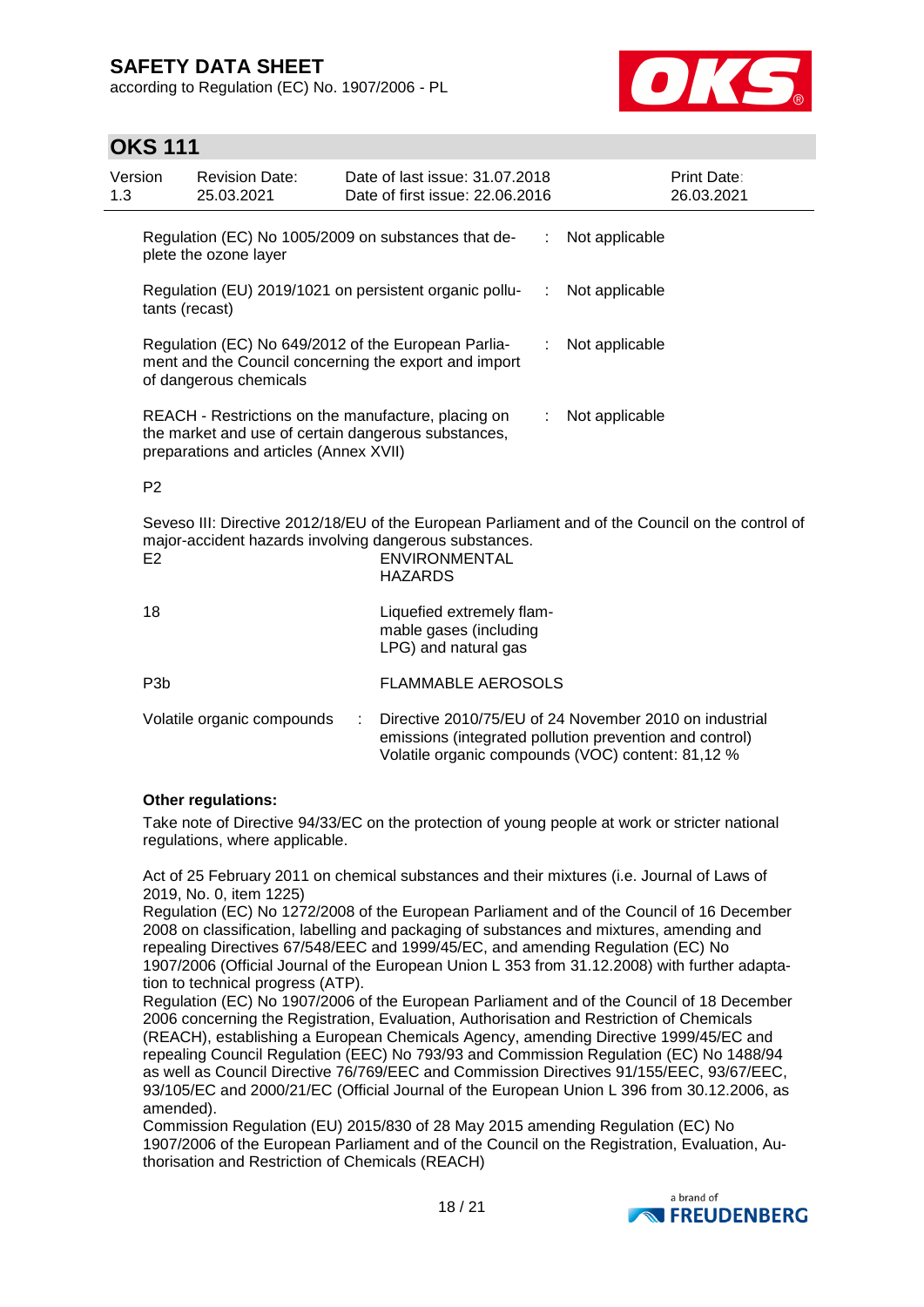according to Regulation (EC) No. 1907/2006 - PL



# **OKS 111**

| Version | Revision Date: | Date of last issue: 31,07,2018  | <b>Print Date:</b> |
|---------|----------------|---------------------------------|--------------------|
| 1.3     | 25.03.2021     | Date of first issue: 22.06.2016 | 26.03.2021         |

Ordinance of the Minister of Health of 10 August 2012 concerning the criteria and procedure of classification of chemical substances and their mixtures (consolidated text Dz. U. of 2015., pos. 208).

Ordinance of the Minister of Economy, Labour and Social Policy of 21st December 2005 concerning the basic requirements for personal protective equipment (Dz. U. Nr. 259, item 2173). Ordinance of the Minister of Labour and Social Policy of 12 June 2018 concerning the highest allowable concentrations and levels of the agents harmful for health in the workplace (Dz.U 2018 pos 1286, with later amendments).

Ordinance of the Minister of Health of 2nd February 2011 concerning tests and measurement of agents harmful for health in the workplace (Dz. U. Nr. 33, item 166 wraz z późn. zm.). Ordinance of the Minister of Health of 30th December 2004 on the health and safety of workers related to chemical agents at work (Dz. U. from 2005, Nr. 11, item 86, as amended).

Act of 14 December 2012. on Waste (Journal of Laws of 2013. pos. 21, as amended). Act of 13 June 2013. On packaging and packaging waste Journal. U. of 2013. Item. 888, as amended).

Ordinance of the Minister of Climate of 2nd January 2020 on Waste Catalog (Dz. U. 2020 item 10).

Ordinance of the Minister of Environment on the requirements for carrying out the process of thermal treatment of waste and how to deal with waste produced in the process. (Dz. U. of 2016., Pos. 108)

Act of 19 August 2011 on transport of dangerous goods (Dz. U. Nr. 227, item 1367, as amended).

Government Statement of 18 February 2019 on enforcing of changes Annexes A and B of European Agreement concerning international transport of dangerous goods by road (ADR) (Dz. U. 2019, item 769).

Ordinance of the Minister of Health of 20th April 2012 concerning labeling of containers of dangerous substances and dangerous mixtures and some mixtures ((consolidated text) Dz. U. z 2015 nr. 0 poz. 450).

Ordinance of the Minister of Health of 11th June 2012 concerning categories of dangerous substances and dangerous mixtures for which containers must be fitted with child-resistant fastenings and a tactile warning of danger (Dz. U. from 2012, item 688 as amended).

#### **15.2 Chemical safety assessment**

This information is not available.

#### **SECTION 16: Other information**

#### **Full text of H-Statements**

| H <sub>220</sub> | : Extremely flammable gas.                                    |
|------------------|---------------------------------------------------------------|
| H <sub>225</sub> | : Highly flammable liquid and vapour.                         |
| H <sub>280</sub> | : Contains gas under pressure; may explode if heated.         |
| H <sub>304</sub> | : May be fatal if swallowed and enters airways.               |
| H <sub>336</sub> | : May cause drowsiness or dizziness.                          |
| H411             | $\therefore$ Toxic to aquatic life with long lasting effects. |

**Full text of other abbreviations**

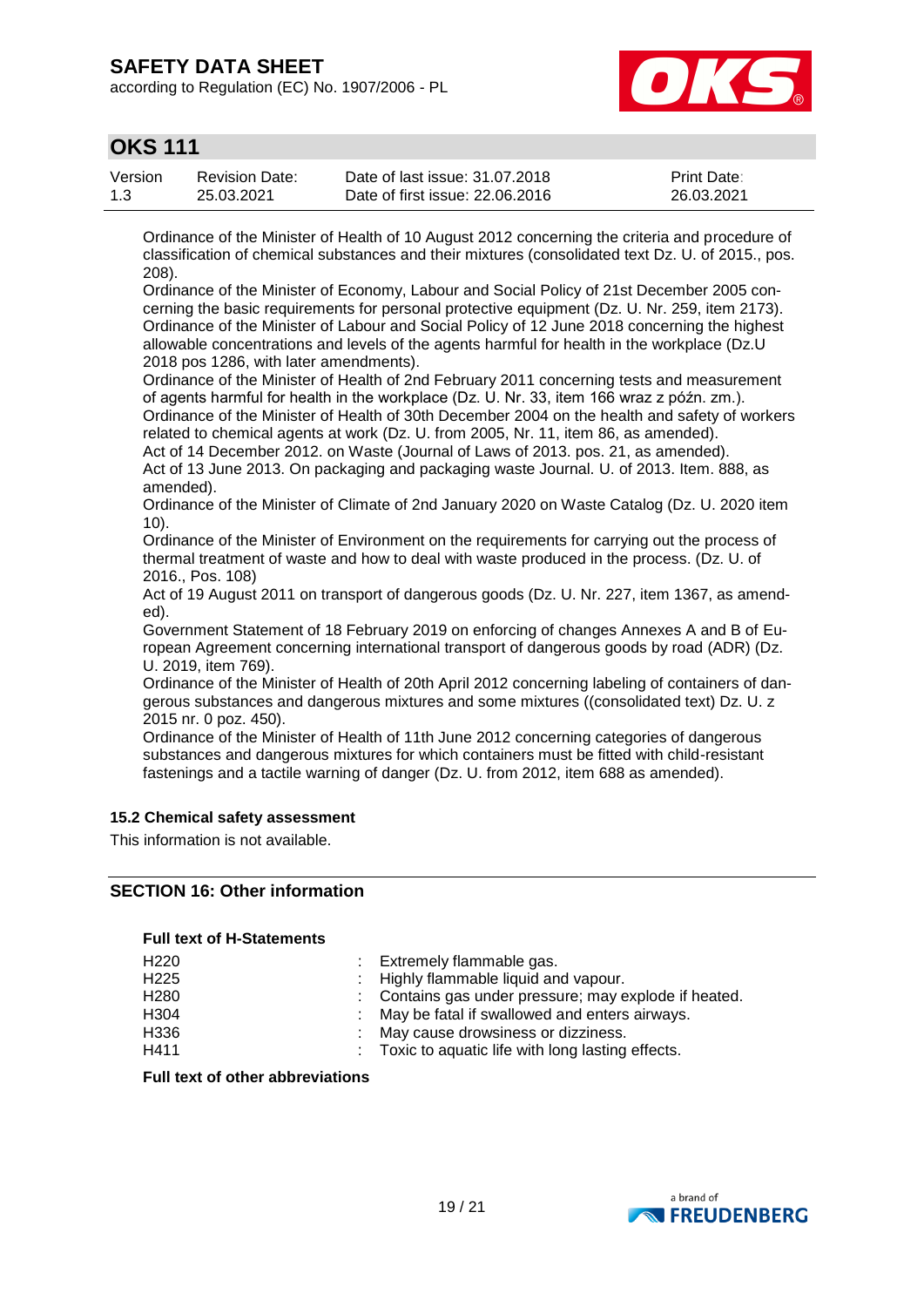according to Regulation (EC) No. 1907/2006 - PL



# **OKS 111**

| Version<br>1.3                                                                                                          | <b>Revision Date:</b><br>25.03.2021 |  | Date of last issue: 31.07.2018<br>Date of first issue: 22,06,2016                                                                                                                                                                                                                                                                                                                                                                                                                                                                                        | Print Date:<br>26.03.2021 |  |
|-------------------------------------------------------------------------------------------------------------------------|-------------------------------------|--|----------------------------------------------------------------------------------------------------------------------------------------------------------------------------------------------------------------------------------------------------------------------------------------------------------------------------------------------------------------------------------------------------------------------------------------------------------------------------------------------------------------------------------------------------------|---------------------------|--|
| Note C                                                                                                                  |                                     |  | Some organic substances may be marketed either in a specif-<br>ic isomeric form or as a mixture of several isomers. In this<br>case the supplier must state on the label whether the sub-<br>stance is a specific isomer or a mixture of isomers.                                                                                                                                                                                                                                                                                                        |                           |  |
| Note U (table $3.1$ )                                                                                                   |                                     |  | When put on the market gases have to be classified as "Gas-<br>es under pressure", in one of the groups compressed gas,<br>liquefied gas, refrigerated liquefied gas or dissolved gas. The<br>group depends on the physical state in which the gas is pack-<br>aged and therefore has to be assigned case by case. The<br>following codes are assigned: Press. Gas (Comp.) Press. Gas<br>(Liq.) Press. Gas (Ref. Liq.) Press. Gas (Diss.) Aerosols shall<br>not be classified as gases under pressure (See Annex I, Part<br>2, Section 2.3.2.1, Note 2). |                           |  |
| PL OEL                                                                                                                  |                                     |  | Poland. Occupational exposure limits for airborne toxic sub-<br>stances                                                                                                                                                                                                                                                                                                                                                                                                                                                                                  |                           |  |
| <b>Maximal Admissible Concentration</b><br>PL OEL / NDS<br>PL OEL / NDSch<br>Maximal Admissible Temporary Concentration |                                     |  |                                                                                                                                                                                                                                                                                                                                                                                                                                                                                                                                                          |                           |  |
|                                                                                                                         |                                     |  |                                                                                                                                                                                                                                                                                                                                                                                                                                                                                                                                                          |                           |  |

ADN - European Agreement concerning the International Carriage of Dangerous Goods by Inland Waterways; ADR - European Agreement concerning the International Carriage of Dangerous Goods by Road; AIIC - Australian Inventory of Industrial Chemicals; ASTM - American Society for the Testing of Materials; bw - Body weight; CLP - Classification Labelling Packaging Regulation; Regulation (EC) No 1272/2008; CMR - Carcinogen, Mutagen or Reproductive Toxicant; DIN - Standard of the German Institute for Standardisation; DSL - Domestic Substances List (Canada); ECHA - European Chemicals Agency; EC-Number - European Community number; ECx - Concentration associated with x% response; ELx - Loading rate associated with x% response; EmS - Emergency Schedule; ENCS - Existing and New Chemical Substances (Japan); ErCx - Concentration associated with x% growth rate response; GHS - Globally Harmonized System; GLP - Good Laboratory Practice; IARC - International Agency for Research on Cancer; IATA - International Air Transport Association; IBC - International Code for the Construction and Equipment of Ships carrying Dangerous Chemicals in Bulk; IC50 - Half maximal inhibitory concentration; ICAO - International Civil Aviation Organization; IECSC - Inventory of Existing Chemical Substances in China; IMDG - International Maritime Dangerous Goods; IMO - International Maritime Organization; ISHL - Industrial Safety and Health Law (Japan); ISO - International Organisation for Standardization; KECI - Korea Existing Chemicals Inventory; LC50 - Lethal Concentration to 50 % of a test population; LD50 - Lethal Dose to 50% of a test population (Median Lethal Dose); MARPOL - International Convention for the Prevention of Pollution from Ships; n.o.s. - Not Otherwise Specified; NO(A)EC - No Observed (Adverse) Effect Concentration; NO(A)EL - No Observed (Adverse) Effect Level; NOELR - No Observable Effect Loading Rate; NZIoC - New Zealand Inventory of Chemicals; OECD - Organization for Economic Co-operation and Development; OPPTS - Office of Chemical Safety and Pollution Prevention; PBT - Persistent, Bioaccumulative and Toxic substance; PICCS - Philippines Inventory of Chemicals and Chemical Substances; (Q)SAR - (Quantitative) Structure Activity Relationship; REACH - Regulation (EC) No 1907/2006 of the European Parliament and of the Council concerning the Registration, Evaluation, Authorisation and Restriction of Chemicals; RID - Regulations concerning the International Carriage of Dangerous Goods by Rail; SADT - Self-Accelerating Decomposition Temperature; SDS - Safety Data Sheet; SVHC - Substance of Very High Concern; TCSI - Taiwan Chemical Substance Inventory; TRGS - Technical Rule for Hazardous Substances; TSCA - Toxic Substances Control Act (United States); UN - United Nations; vPvB - Very Persistent and Very Bioaccumulative

#### **Further information**

**Classification of the mixture: Classification procedure:**